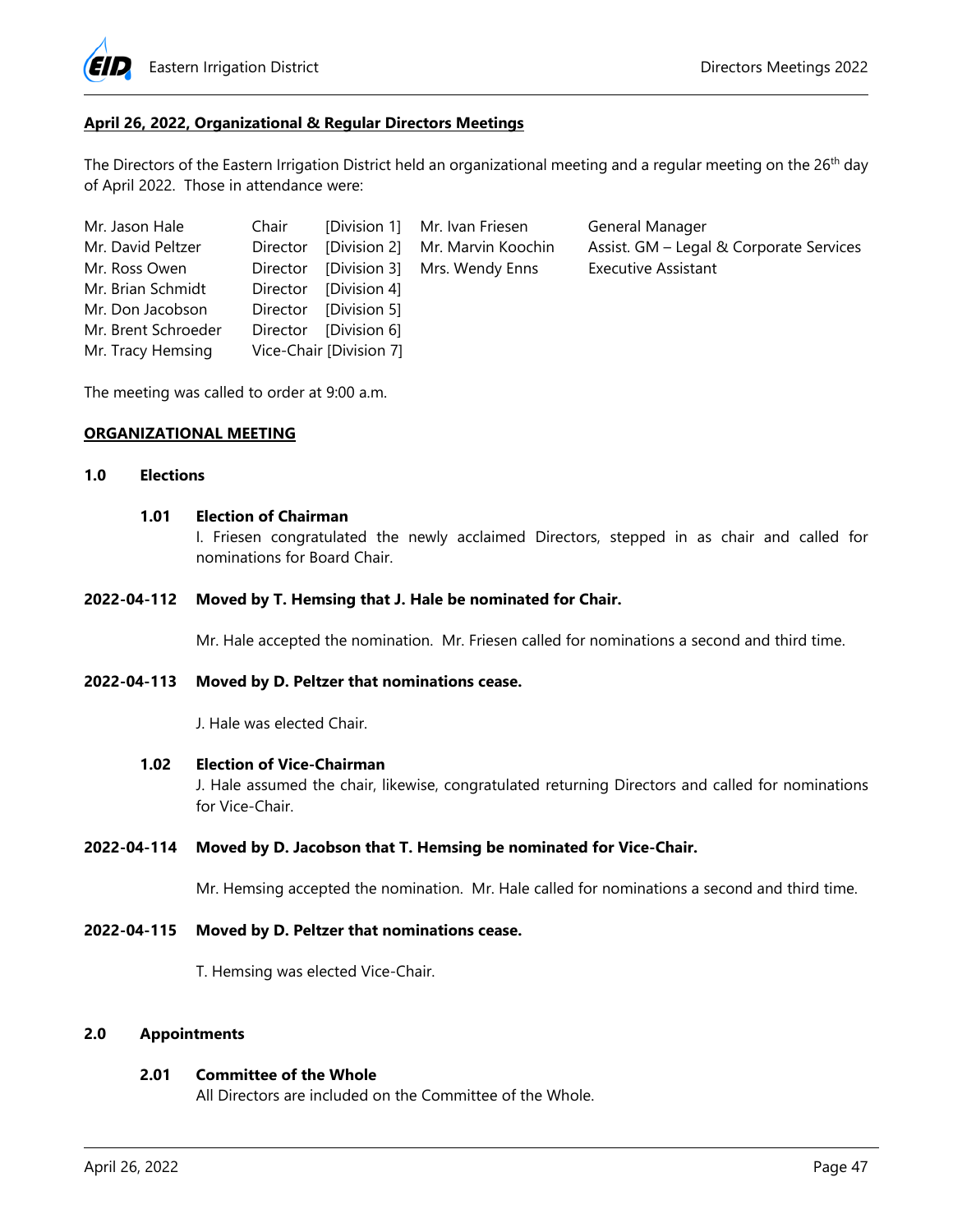

#### **2.02 Alberta Irrigation Districts Association Executive**

T. Hemsing will continue as AIDA Representative; B. Schmidt will act as Alternate.

#### **2.03 Prairie Conservation Forum**

D. Peltzer will continue as PCF Representative.

# **2.04 Crawling Valley Recreation Society**

J. Hale will continue as CVRS Representative.

**2.05 Joint Shared Services Committee**

B. Schroeder will continue as JSSC Representative.

### **2.06 MHC, Brooks Campus – Advisory Committee**

D. Jacobson will continue as MHC, Brooks Campus Advisory Committee Representative.

### **2.07 Scholarship Selection Committee**

J. Hale, D. Peltzer, R. Owen, B. Schmidt, D. Jacobson, T. Hemsing, and I. Friesen are included on the Scholarship Selection Committee.

# **2.08 Watershed & Storage Committee**

All Directors and I. Friesen are included on the Watershed & Storage Committee.

# **2.09 Newell Regional Tourism Association**

B. Schmidt will continue as NRTA Representative.

# **2.10 Soil Erosion Advisory Committee**

T. Hemsing will continue as SEDAC Representative.

**2.11 Economic Recovery Taskforce Pathway Committee**  T. Hemsing will continue as ERTPC Representative.

# **2022-04-116 Moved by B. Schroeder that the Board approve the appointments as stated. Seconded by B. Schmidt. CARRIED UNANIMOUSLY**

### **REGULAR MEETING**

### **1.0 Approval of Agenda**

The following item was added to the agenda:

4.02 Crawling Valley Recreation Society Meeting

# **2022-04-117 Moved by D. Peltzer that the Board adopt the Agenda as presented. Seconded by T. Hemsing. CARRIED UNANIMOUSLY**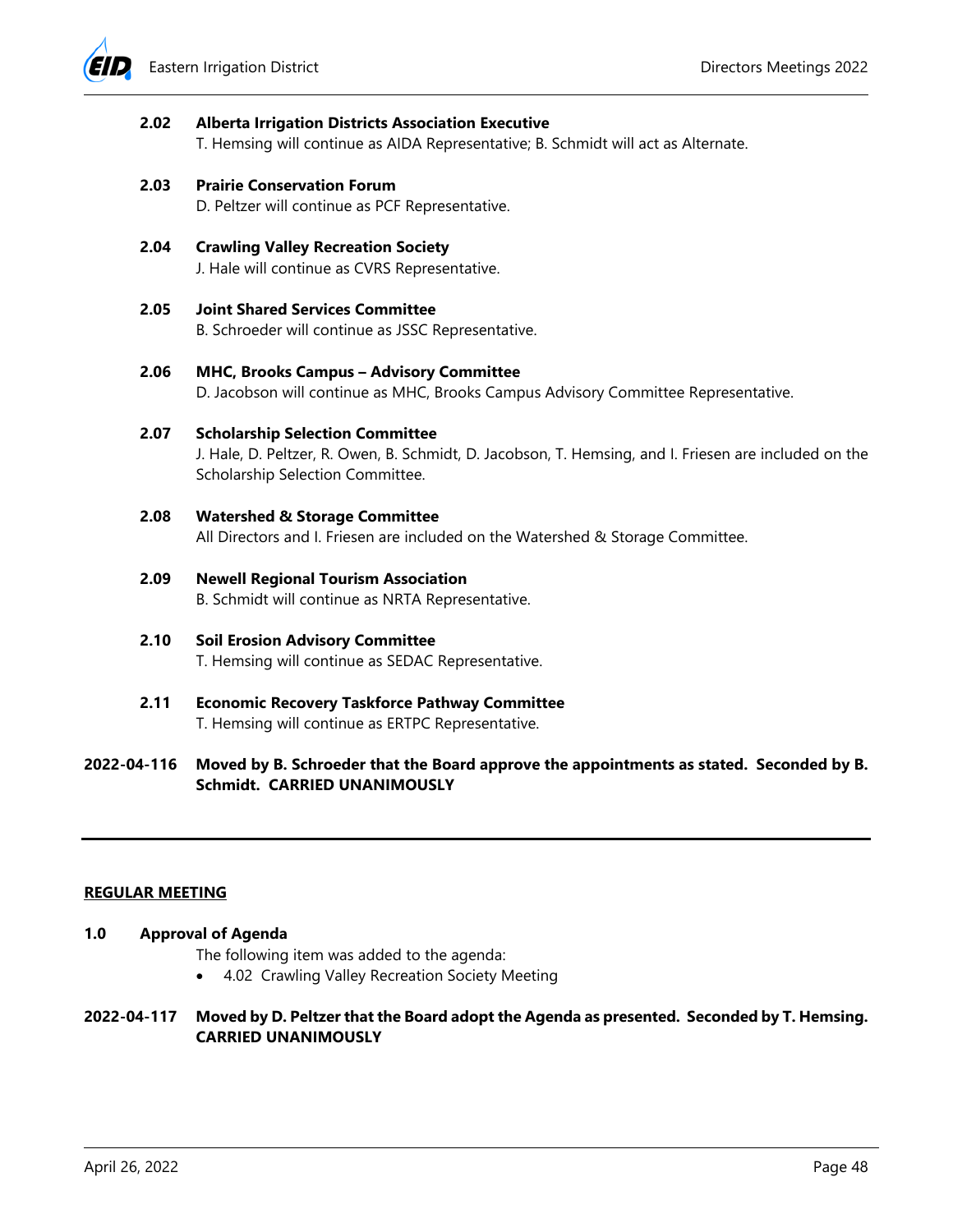

#### **2.0 Approval of Minutes**

#### **2.01 March 7, 2022, Regular Directors Meeting**

The minutes of the March 7, 2022, Regular Directors Meeting were accepted as presented.

**2022-04-118 Moved by D. Jacobson that the Minutes of the March 7, 2022, Regular Directors Meeting be approved as presented. Seconded by D. Peltzer. CARRIED UNANIMOUSLY** 

#### **2.02 March 21, 2022, Special Directors Meeting**

It was requested to note the post-meeting Directors' tour in the March 21 minutes.

**2022-04-119 Moved by B. Schmidt that the Minutes of the March 21, 2022, Special Directors Meeting be approved as revised. Seconded by R. Owen. CARRIED UNANIMOUSLY**

#### **3.0 Business Arising**

There were no matters raised.

#### **4.0 Reports on Meetings / Events**

#### **4.01 Kinbrook Connection Pathway**

T. Hemsing and I. Friesen met with the Kinbrook Connection Pathway committee. Some unique considerations of the District were discussed, including a bridge that is required to span the Main Bantry Canal and pathway access onto part of the main dam. County commissioned geotechnical studies and surveying have begun to determine the preferred pathway and foundation in certain areas, in preparation for the final stage of design and cost estimating. Once alignment and cost of the pathway has been confirmed, formal approval of the alignment will be addressed by the EID Board, as well as what the District may be doing in-kind. A Director requested that a calculation be done on the number of grazing acres that would be lost due to the fenced off pathway. The pathway is planned to be 2.5 m wide and be situated where possible a minimum of 30 m from the reservoir's shoreline.

### **4.02 Crawling Valley Recreation Society Meeting**

J. Hale attended a CVRS meeting on April  $4<sup>th</sup>$ , advising that the second boat launch has been completed and that the new office building is almost complete. The Society is very satisfied with the work the EID has done. Additionally, CVRS will be installing a lock box for the gate, similar to what is in place at the Rolling Hills Reservoir Campground, for after hour EMS, fire, and police emergency access. For the seasonal site draw, 96 applications were received for the 73 designated sites, of which 18 are reserved for irrigators and/or local residents. Including a 10 site group camping area, there are 155 camping sites in total. As was done in 2021, it was confirmed with Directors that the District will pay for an additional summer student, up to a set salary amount, to aid primarily in the boat registration process for the Aquatic Invasive Species Prevention Program.

# **2022-04-120 Moved by D. Peltzer that the District fund the equivalent of one wage for an additional summer student at the Crawling Valley Campground, to aid in the AIS boat registration process and for supplemental duties. Seconded by R. Owen. CARRIED UNANIMOUSLY**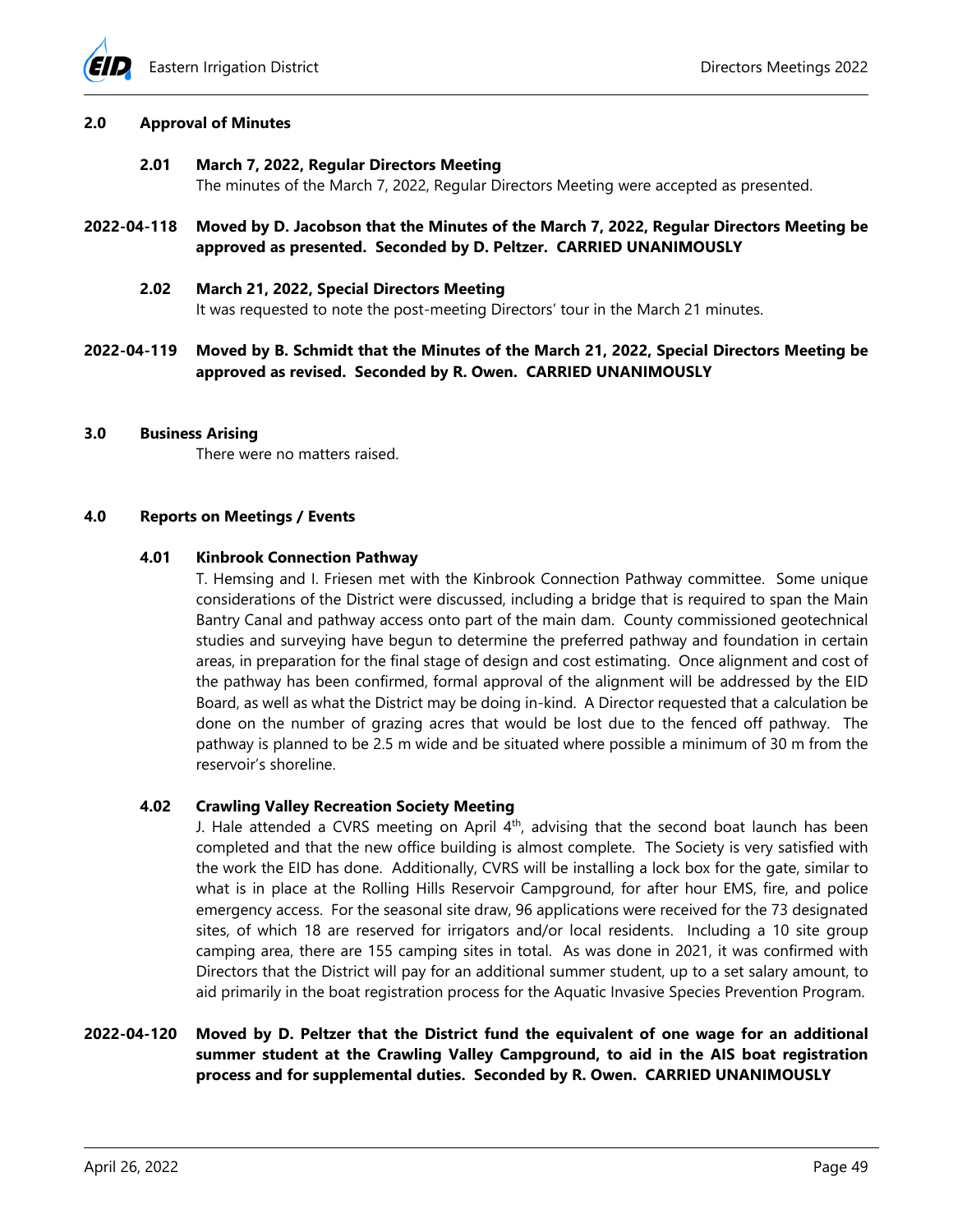

#### [9:19 a.m. J. Latrace, MNP entered the meeting.]

#### **5.0 Financial Report**

J. Latrace presented the following Financial Report.

#### **5.01 2nd Quarter Investment Report – March 31, 2022**

The book value of the District's investments plus bank account balances at March 31, 2022 was \$10,221,376 or 9.1% less than the book value at September 30, 2021. The decrease in cash is mainly due to the land purchase for the Snake Lake Reservoir expansion project. The interest rate did not support purchasing or redeeming any GICs in the past quarter; however, there may be opportunity for the 3rd quarter, which will be investigated.

## **2022-04-121 Moved by B. Schmidt that the Board approve the 2nd Quarter Investment Report to March 31, 2022, as presented. Seconded by B. Schroeder. CARRIED UNANIMOUSLY**

#### **5.02 2nd Quarter Accounts Receivable Report – March 31, 2022**  A variety of accounts were detailed, and questions answered by Admin.

### **2022-04-122 Moved by T. Hemsing that the Board approve the 2nd Quarter Accounts Receivable Report to March 31, 2022, as presented. Seconded by D. Peltzer. CARRIED UNANIMOUSLY**

#### **5.03 Financial Statements to March 31, 2022**

The financial statements to March 31, 2022, were reviewed, noting the following overall:

- YTD revenues total about \$22.4 million and are showing over YTD budget. EIDNet and Oil & Gas revenues are ahead of budget, while the rest of the revenues will be under budget until summer.
- YTD net operating expenses total about \$14.3 million and are sitting well below the prorated YTD budget as most of the budgeted expenses are not realized until spring/summer.
- YTD potential transfer to the Irrigation Works Fund is about \$8.1 million.

A number of questions were responded to by Administration and Mr. Latrace.

# **2022-04-123 Moved by R. Owen that the Board approve the Financial Statements to March 31, 2022, as presented. Seconded by B. Schroeder. CARRIED UNANIMOUSLY**

[9:42 a.m. J. Latrace exited the meeting; R. Gagley, J. Kabut, and B. Kroschel entered.]

#### **6.0 Operations**

I. Friesen presented the following Operations Report.

### **6.01 Snowpack Report**

Snowpack sites continue to track well above the upper quartile, with no indication of dropping off. Depending on weather conditions, an earlier melt may not occur as the lower snowpack appears to have already been diminished.

#### **6.02 Revised Water Delivery Date**

In response to the dry and windy weather conditions, an anticipated demand from irrigators in some areas, and the ability of the District to charge parts of the system earlier than first planned, a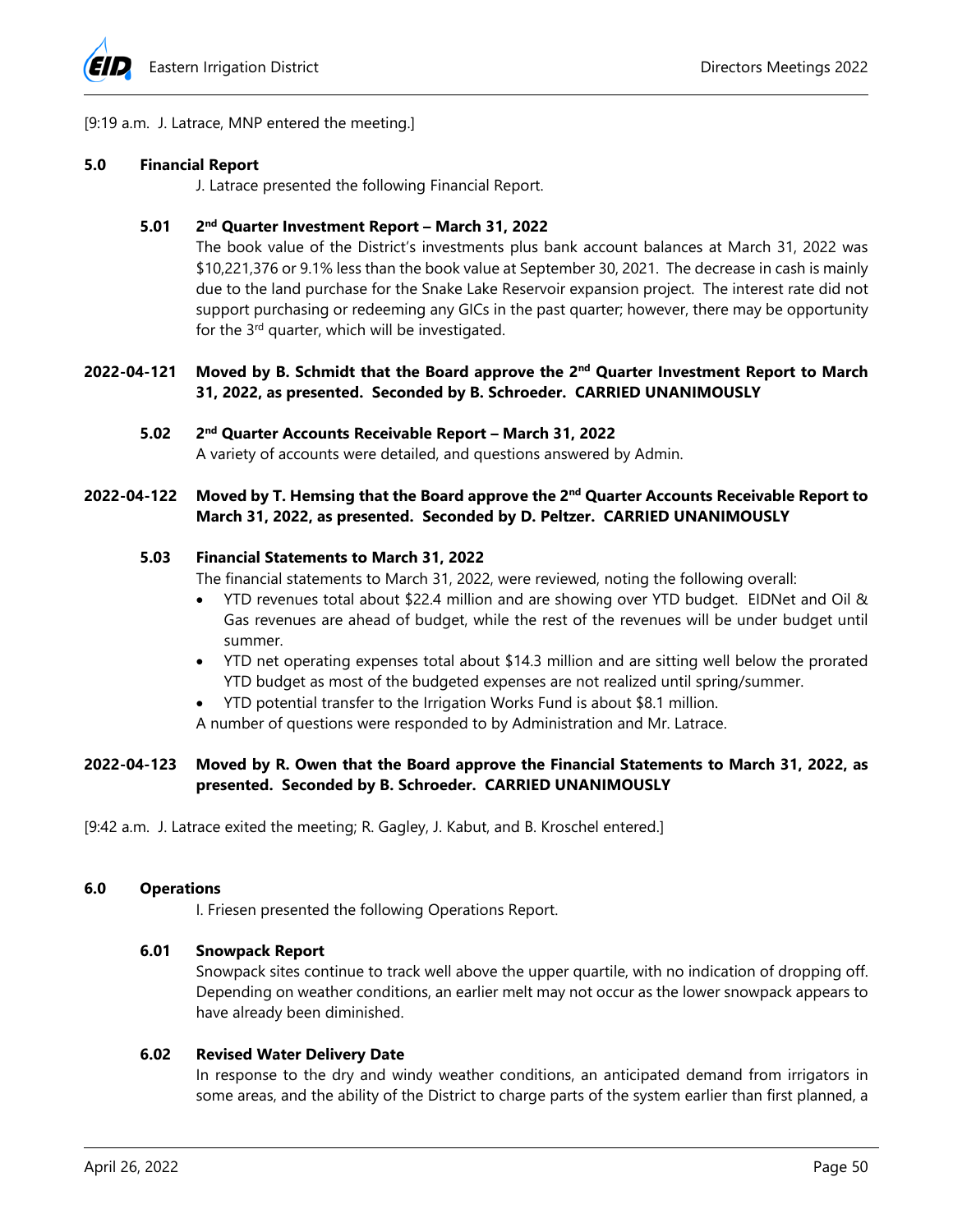text vote of the Board was held to approve moving the water delivery date from May  $5<sup>th</sup>$  to the week of April 25<sup>th</sup>. The following motion reflects the vote of the Board held April 18<sup>th</sup> and is preferred to ratify the decision. B. Kroschel advised that District systems will be 95% operational by the end of this month. Normally filled later in the season, some Ducks Unlimited projects will be filled now to ensure adequate water supply for cattle, along with dugouts in need. A number of further questions were responded to by Admin and Staff.

# **2022-04-124 Moved by T. Hemsing that the earliest date for Water Delivery to farmers be moved up from May 5th to the week of April 25th. Seconded by B. Schroeder. CARRIED UNANIMOUSLY**

# **7.0 Engineering**

R. Gagley presented the following Engineering Report.

# **7.01 Project Status Costs-to-Date**

The 2021/2022 Capital Construction Program is complete and ready for the irrigation season. Construction crews are working on final cleanup while communicating with landowners about their individual fencing and seeding needs. Variances in project estimates versus actuals involved a change in project direction, the amount of frost, condition of material which required extra hauling, or the ability to reuse existing armour.

| <b>EID CAPITAL CONSTRUCTION PROJECTS</b> |                             |                 |               |  |  |  |  |
|------------------------------------------|-----------------------------|-----------------|---------------|--|--|--|--|
| Project                                  | <b>Status</b>               | <b>Estimate</b> | <b>Actual</b> |  |  |  |  |
| <b>EARTHWORKS</b>                        |                             |                 |               |  |  |  |  |
| West Bantry Canal<br>$-$ Phase 2         | - complete, cleanup remains | \$650,000       | \$446,000     |  |  |  |  |
| 02 Bow Slope                             | - interim work complete     | \$300,000       | \$307,000     |  |  |  |  |
| <b>PIPELINE</b>                          |                             |                 |               |  |  |  |  |
| Scott Pipeline                           | - complete, cleanup remains | \$16,324,000    | \$16,027,000  |  |  |  |  |
| 08-B Springhill                          | - complete, cleanup remains | \$944,000       | \$806,000     |  |  |  |  |
| 12 Springhill                            | - complete, cleanup remains | \$4,674,000     | \$3,613,000   |  |  |  |  |
| 13-H West Bantry                         | - complete, cleanup remains | \$372,000       | \$346,100     |  |  |  |  |

| <b>IRP PROJECTS</b>                                   |                             |             |             |  |  |  |
|-------------------------------------------------------|-----------------------------|-------------|-------------|--|--|--|
| Project<br><b>Estimate</b><br><b>Status</b><br>Actual |                             |             |             |  |  |  |
| <b>EARTHWORKS</b>                                     |                             |             |             |  |  |  |
| Bow Slope Canal                                       | - complete, cleanup remains | \$1,010,000 | \$1,208,000 |  |  |  |

# **7.02 Drain Relo – Matthew Janzen – SE 21-21-16 W4M**

J. Kabut advised that Matthew & Marianne Janzen are requesting a relocation of a portion of the drain in SE 21-21-16 W4M for the installation of a new pivot. Bridges will be used to cross the drain; however, a relocation is being requested to better accommodate the crossing of the second pivot tower. By Policy, the EID pays 50% up to \$50,000 on approved drain and canal relocations; this project is estimated to cost \$11,250.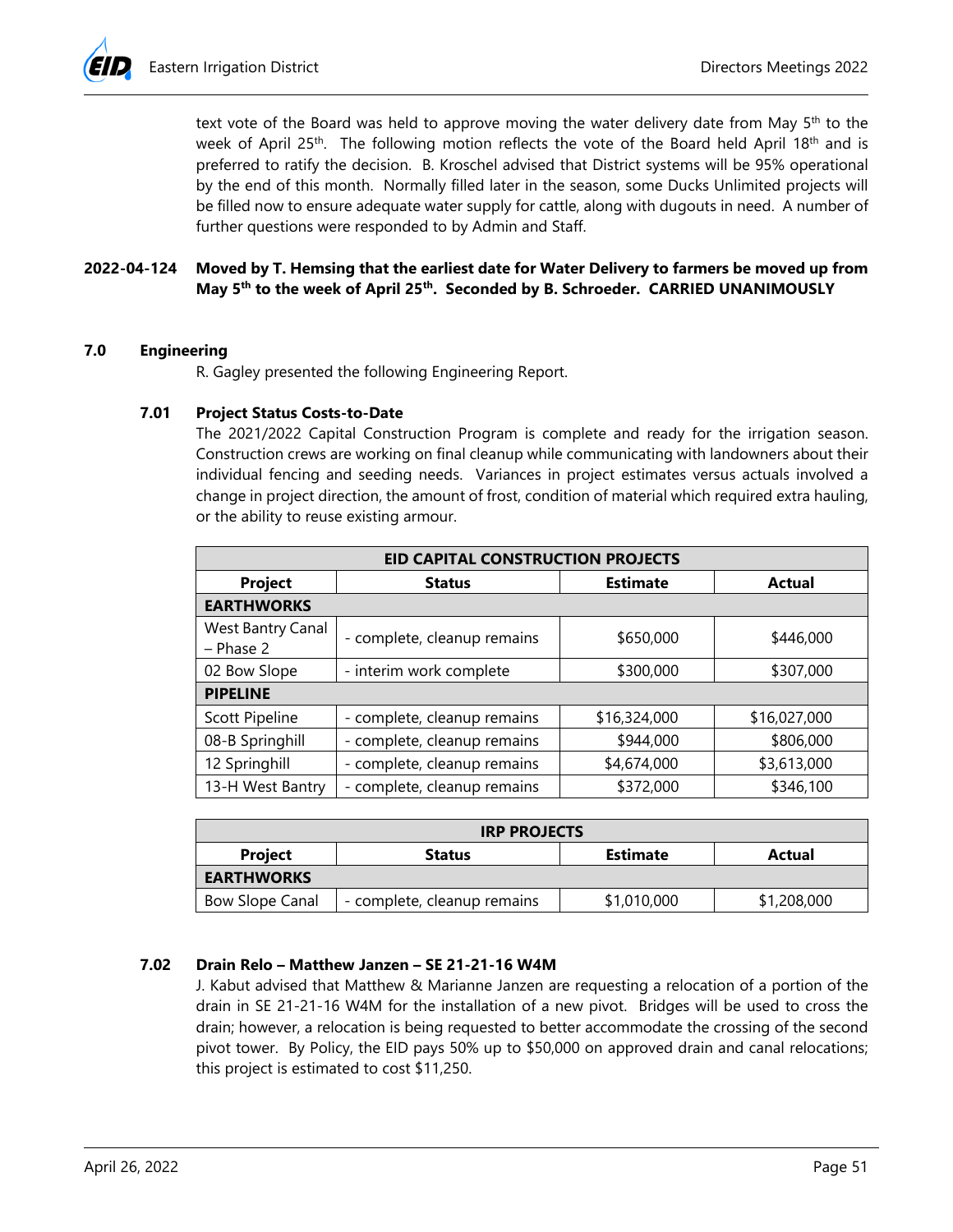- **2022-04-125 Moved by B. Schmidt that the Board approve the Farm Improvement Drain Relocation for Matthew & Marianne Janzen in SE 21-21-16 W4M, to be funded on a 50/50 cost-share basis up to \$50,000. The total project cost is \$11,250; of which the landowner will pay \$5,625 + GST, plus any hauling of fill material. Seconded by R. Owen. CARRIED UNANIMOUSLY** 
	- **7.03 Infrastructure Cost-Savings Grant South Slope Feeders Ltd (Gordon Graham, James Graham, George Graham, John Graham, Joan Graham) – Sec 01-17-16 W4M**  J. Kabut advised that South Slope Feeders Ltd has requested a 120 m pipeline extension from the existing pump site in NE 36-16-16 W4M, across the road and to the property in Sec 01-17-16 W4M. It is \$29,700 more to meet this point in Sec 01 than the existing delivery point. By Policy, the EID pays 50% up to \$20,000 per quarter section on an approved relocation of a water delivery that has been requested by a landowner during the design stage of a rehabilitation project. This project is estimated to cost \$29,700. Staff responded to a number of questions.
- **2022-04-126 Moved by D. Peltzer that the Board approve the Infrastructure Cost-Savings Grant for South Slope Feeders Ltd in Sec 01-17-16 W4M; to be funded on a 50/50 cost-share basis, up to \$20,000 per quarter section. The total project cost is \$29,700; of which the landowner will pay \$14,850 + GST. Seconded by B. Schroeder. CARRIED UNANIMOUSLY**

[10:11 a.m. R. McLean entered the meeting.]

#### **8.0 Equipment**

R. McLean presented the following Equipment Report.

#### **8.01 Purchase of D6 Dozer**

A quote for the purchase of a D6-20 (D6T) dozer to replace the 2013 CAT D6 LGP was presented. Although originally budgeted to purchase a slightly smaller machine, it was recommended to purchase the D6-20 to have a larger machine, additional horsepower, and 6-way blade that would suit better for GPS and larger projects. A CAT model is the preferred machine; a number of questions were responded to by Mr. McLean.

# **2022-04-127 Moved by R. Owen that the Board approve the purchase of a CAT D6-20 (D6T) dozer for \$713,579 from Finning (Canada) in Lethbridge. Seconded by D. Jacobson. CARRIED UNANIMOUSLY**

On a separate issue, R. Gagley will provide information to J. Hale / Bassano Rodeo Committee for their consideration of amending/replacing the sand layer of the Bassano rodeo ring.

[10:25 a.m. R. Gagley, J. Kabut, B. Kroschel, and R. McLean exited the meeting; R. Moen entered.]

#### **9.0 EIDNet**

R. Moen presented the following EIDNet Report.

#### **9.01 Monthly Report**

There have been no major issues since the last report. The number of customers has held fairly steady, and the District's automation sites will soon be activated.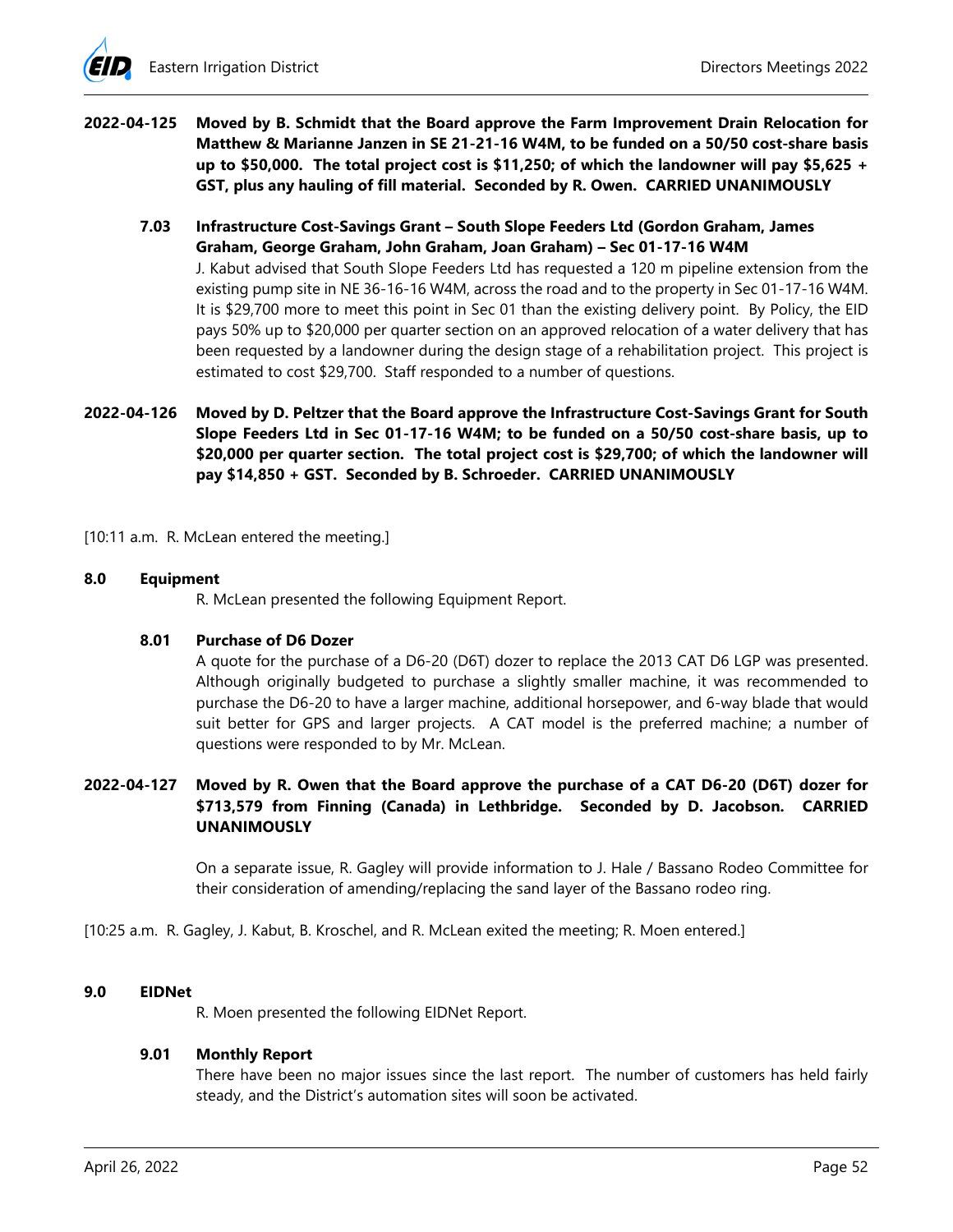| <b>EIDNET QUARTERLY REPORT to March 31, 2022</b> |                          |  |  |  |
|--------------------------------------------------|--------------------------|--|--|--|
| <b>EIDNet Accounts</b>                           | <b>Current Customers</b> |  |  |  |
| Legacy Residential Accounts                      | 42                       |  |  |  |
| <b>Residential Accounts</b>                      | 1,661                    |  |  |  |
| <b>Business Accounts</b>                         | 94                       |  |  |  |
| <b>EID Automation</b>                            |                          |  |  |  |
| Total                                            | 1,802                    |  |  |  |

For Phase 1 of the Fibre Project, \$3.1 M was budgeted. The District was able to use its own labour, which realized a savings, bringing the project total down to \$2.6 M. Planning has begun on Phase 2 of the fibre project to Cassils and Bantry towers. The alignment has been finalized and easements with landowners secured; an estimated budget will be brought to the Board at the next meeting. A number of questions were responded to by Mr. Moen.

[10:31 a.m. – 10:38 a.m. Short break; R. Moen exited the meeting; N. Fontaine entered.]

#### **10.0 Lands**

#### **10.01 Lands, Oil & Gas**

N. Fontaine presented the following Lands, Oil & Gas Report.

### **10.01.1 Oil & Gas Mid-Year Report**

The Oil & Gas Year-End Summary was presented as follows:

| <b>OIL &amp; GAS ACTIVITY REPORT - Year End Summary</b> |                     |               |                                   |                             |                                            |                                         |
|---------------------------------------------------------|---------------------|---------------|-----------------------------------|-----------------------------|--------------------------------------------|-----------------------------------------|
| Year                                                    | <b>New</b><br>Wells | Twin<br>Wells | <b>Seismic</b><br><b>Pipeline</b> |                             | <b>Abandonment</b><br><b>Notifications</b> | <b>Reclaimed</b><br><b>Certificates</b> |
| 2022                                                    | 12                  | 23            | 100.32<br>(16.77 miles)           | 1 permit<br>(175.44 miles)  | 182                                        | 30                                      |
| 2021                                                    | 16                  | 26            | 46.42 ac<br>(7.78 miles)          | 0 permits                   | 374                                        | 39                                      |
| 2020                                                    | 8                   | 3             | $20.92$ ac<br>(3.51 miles)        | 2 permits<br>(304.75 miles) | 140                                        | 28                                      |
| 2019                                                    | 47                  | 34            | 201 ac<br>(1,208 miles)           | $\mathbf{0}$                | 39                                         | 37                                      |
| 2018                                                    | 49                  | 26            | 253 ac<br>$(1,518 \text{ miles})$ | 2 permits<br>(199 miles)    | 91                                         | 16                                      |
| 2017                                                    | 50                  | 66            | 238 ac<br>(1,425 miles)           | 2 permits<br>$(151$ miles)  | 184                                        | 32                                      |
| 2016                                                    | 26                  | 21            | 58 ac<br>$(10 \text{ miles})$     | 0                           | 27                                         | 29                                      |

Of the 182 well abandonment notifications received by the District, 2 were from CNRL, 4 from Cardinal, and 176 from Torxen. The 30 reclamation certificates were identified as 1 belonging to Cardinal, 1 with Imperial, 8 with Torxen, and 20 with CNRL.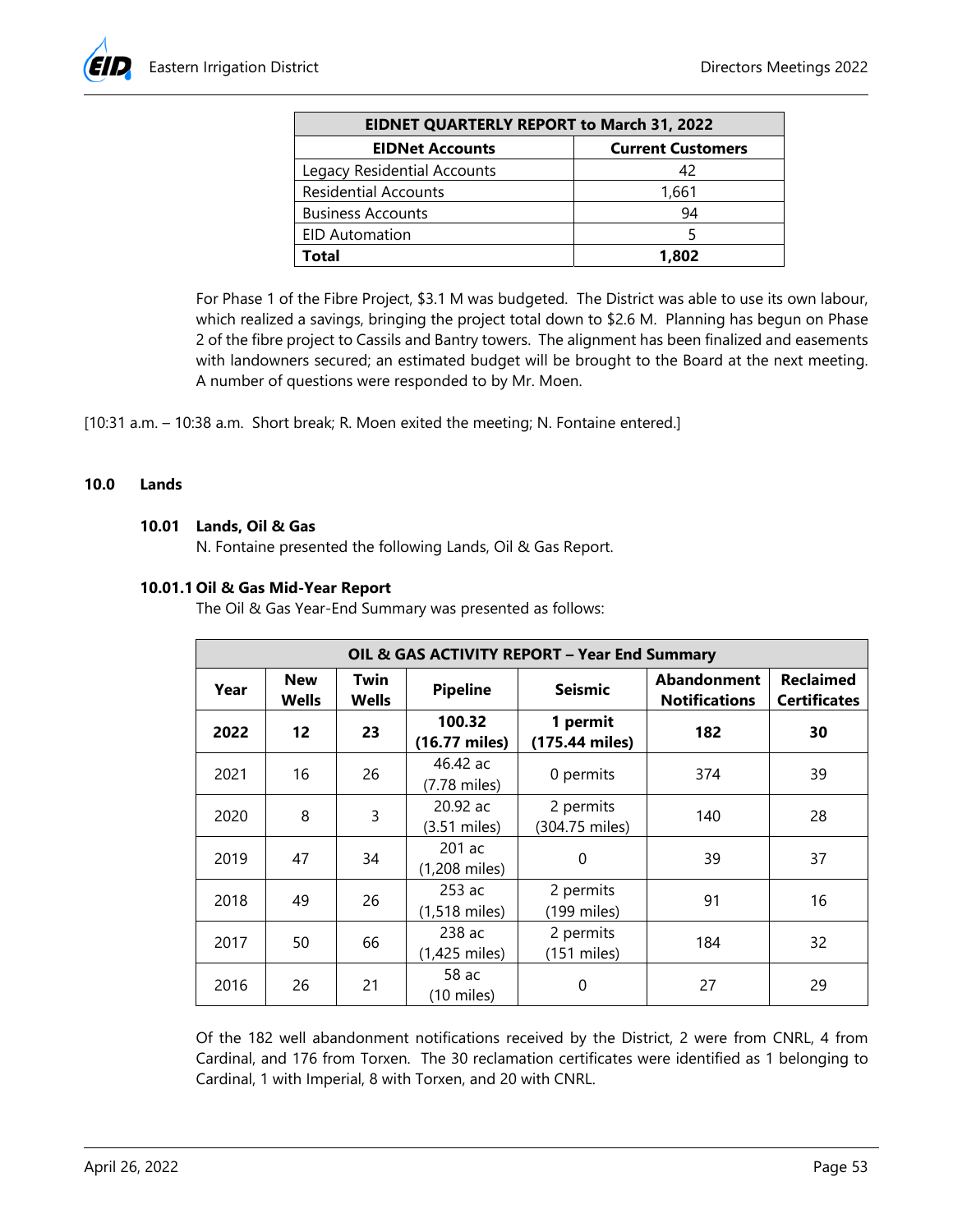In response to questions, Mr. Fontaine advised that all surface leases within the proposed Snake Lake Reservoir expansion project footprint are shallow gas wells and owned by Torxen. An initial meeting has been held with a Torxen representative, and another meeting is set for May  $3<sup>rd</sup>$ . One pipeline owned by another company is located under the edge of a corner of the dam and may need to be moved or lowered slightly.

### **10.01.2 Request to Purchase Land – 2113543 AB Ltd (George Murray IV, George Murray V, Suntana Murray)– Pt SE 30-14-12 W4M**

2113543 Alberta Ltd is requesting to purchase Pt SE 30-14-12 W4M, consisting of 20 acres along the eastern boundary of the quarter. The originating purpose and last use of this District parcel is unknown. Transferring the parcel to the owners of the remaining portion of the quarter falls within the guidelines of the Sale of District Owned Lands Policy. An extra condition of sale in this instance is that a standard EID right-of-way (7 meters from the insider shoulder of the canal) along the 27 Rolling Hills Canal on the full length of S ½ 30-14-12 W4M be granted to the EID, at no cost to the EID. The District will survey the ROW at no cost to the purchaser.

# **2022-04-128 Moved by R. Owen that the Board approve the sale of a 20 acre parcel in SE 30-14-12 W4M to 2113543 Alberta Ltd:**

- **10 acres x \$8,000/acre = \$80,000 (including capital assets) + GST; plus**
- **160acres x \$2,000/acre = \$20,000 + GST;**

**subject to the land being consolidated into the parcel, all costs associated with the land purchase and consolidation being the responsibility of the purchaser, and that a District right-of-way is placed along the 27 Rolling Hills Canal on the S ½ 30-14-12 W4M at no cost to the EID. Seconded by B. Schmidt. CARRIED UNANIMOUSLY** 

[10:46 a.m. N. Fontaine exited the meeting.]

[10:50 a.m. Barry Fleming, Tyler Fleming, and R. Gagley entered the meeting.]

# **2022-04-129 Moved by B. Schmidt that the Board resolve into the Committee of the Whole. Seconded by D. Jacobson. CARRIED UNANIMOUSLY**

### **10:50 a.m. Barry Fleming and Tyler Fleming – Discussion of 02 Bow Slope**

- [11:49 a.m. B. Fleming and T. Fleming exited the meeting.]
- [11:50 a.m. 12:19 p.m. Lunch break.]

### **2022-04-130 Moved by D. Peltzer that the meeting be reconvened. Seconded by B. Schroeder. CARRIED UNANIMOUSLY**

#### **DIRECTION ARISING FROM THE IN CAMERA PORTION OF THE MEETING**

#### **10:50 a.m. Barry Fleming and Tyler Fleming – Discussion of 02 Bow Slope**

A letter from the Board will be forwarded to Mr. Fleming. Engineering was requested to bring estimates back to the Board as directed.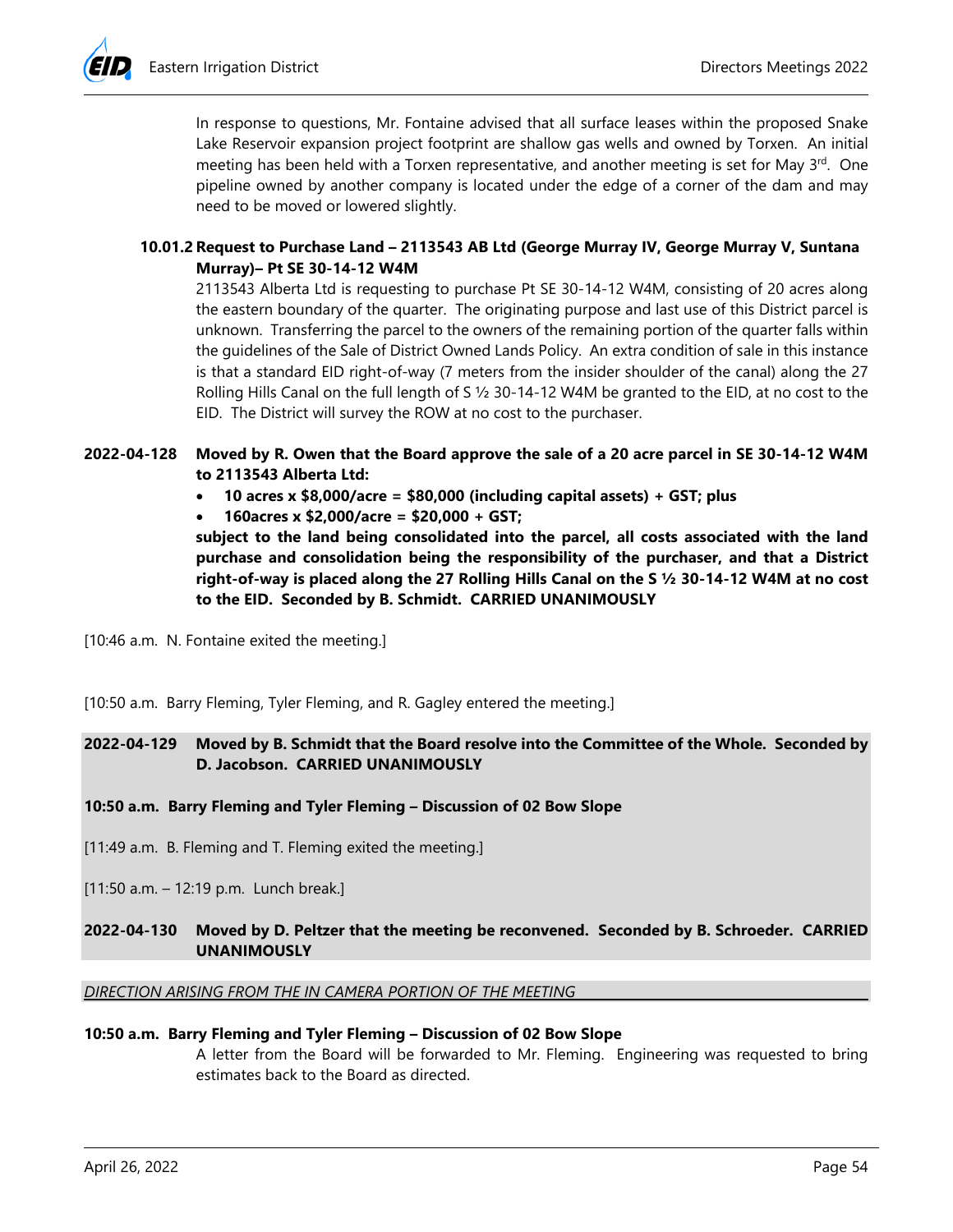

[12:46 p.m. R. Gagley exited the meeting; S. Connauton entered.]

#### *CONTINUATION OF THE AGENDA*

#### **10.0 Lands cont'd**

#### **10.02 Assessment, Water & Lands**

S. Connauton presented the following Assessment, Water & Lands Report.

#### **10.02.1 Assessment Report to March 31, 2022**

The Assessment Report for the period of January 1, 2022, to March 31, 2022, was presented, summarized as follows.

| EID WATER ROLL to March 31, 2022                                                |                   |                   |                     |                 |                     |  |
|---------------------------------------------------------------------------------|-------------------|-------------------|---------------------|-----------------|---------------------|--|
| <b>Acres on the Water Roll</b>                                                  | <b>Irrigation</b> | <b>Terminable</b> | Annual              | <b>5R Soils</b> | <b>Total</b>        |  |
|                                                                                 | <b>Acres</b>      | Acres             | <b>Agreement</b>    | <b>Acres</b>    |                     |  |
| January 1, 2022                                                                 | 306,152           | 3,553             |                     | 117             | 309,822             |  |
| March 31, 2022                                                                  | 306,880           | 3,388             | 0                   | 122             | 310,390             |  |
| Net increase                                                                    | 728               | $< 165$ >         | $\langle 0 \rangle$ |                 | 568                 |  |
| <b>Irrigation Acres Removed from the Water Roll</b>                             |                   |                   |                     |                 | $\langle 0 \rangle$ |  |
| (acres sold back for new subdivisions or part of Farm Improvement)              |                   |                   |                     |                 |                     |  |
| <b>Irrigation Acres Added to the Water Roll</b>                                 |                   |                   |                     | 728             |                     |  |
| (acres purchased through Irrigation Dev. App. or Farm Improvement efficiencies) |                   |                   |                     |                 |                     |  |
| Terminable Acres Converted to Irrigation Acres                                  |                   |                   |                     | 165             |                     |  |
| Terminable Acres Canceled                                                       |                   |                   |                     |                 |                     |  |

| <b>CAPITAL ASSETS REVENUE REPORT to March 31, 2022</b> |                                       |                                     |  |  |  |
|--------------------------------------------------------|---------------------------------------|-------------------------------------|--|--|--|
|                                                        | 2 <sup>nd</sup> Quarter [Jan-Feb-Mar] | <b>Cumulative</b> [2021 to present] |  |  |  |
| Irrigation Acre Purchases                              | \$862,150                             | \$3,693,800                         |  |  |  |
| <b>Terminable Acre Conversions</b>                     | \$57,750                              | \$57,750                            |  |  |  |
| <b>Annual Agreements</b>                               |                                       |                                     |  |  |  |
| 5R Soil Agreements                                     | \$1,500                               | \$53,000                            |  |  |  |
| <b>Totals</b>                                          | \$921,400                             | \$3,804,550                         |  |  |  |

### **10.02.2 Farm Improvement Grant Applications and Increases in Irrigation Acres Applications**

### **10.02.2.1 Budget Report**

Directors confirmed that applications for Farm Improvements under category 8.0 (upgrades) and category 9.0 (corner arms, subsurface corners) ending September 30, 2022, must have:

- the project complete and installed, or
- a proof of purchase submitted,

on or before September 30, 2022, to be eligible for a grant.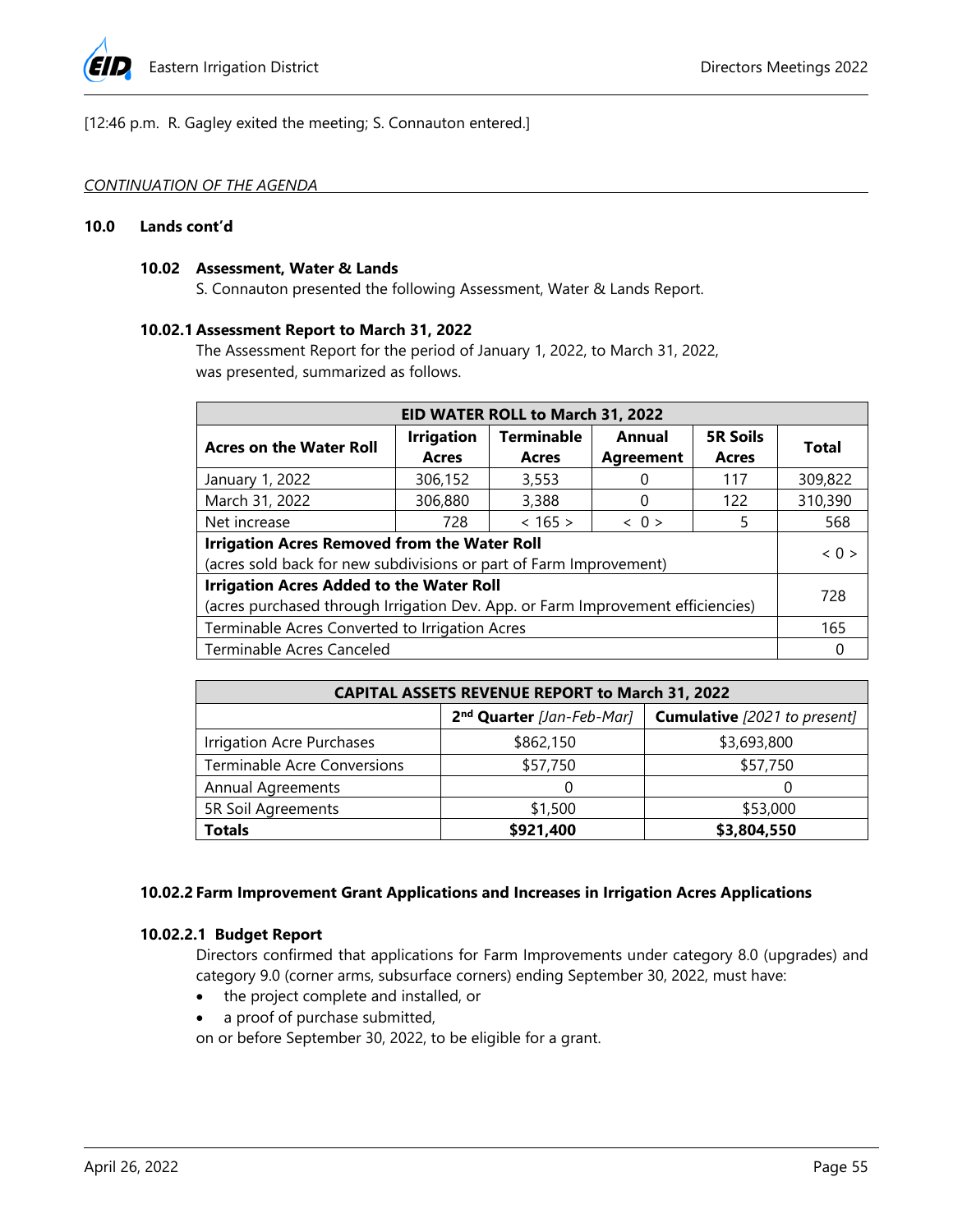| <b>FARM IMPROVEMENT GRANT BUDGET - MONTHLY REPORT</b>    |                          |           |  |  |
|----------------------------------------------------------|--------------------------|-----------|--|--|
| 2022 Farm Improvement Grant Budget as of October 1, 2021 | \$1,000,000              |           |  |  |
| 50/50 Cost-Shares                                        |                          |           |  |  |
| Paid                                                     | $\prec$                  | 28,932 >  |  |  |
| To be Completed                                          | $\overline{\phantom{a}}$ | 40,623 >  |  |  |
| Require Approval                                         |                          | 3,175 >   |  |  |
| <b>Farm Improvement Grants</b>                           |                          |           |  |  |
| October through March (approved and paid)                | $\prec$                  | 235,406 > |  |  |
| April (require approval)                                 |                          | 179,282   |  |  |
| <b>Total Budget Remaining</b>                            |                          | 512,582   |  |  |

\*Total grants paid to date within the 2022 fiscal year is \$291,130.

#### **Farm Improvement Grants**

For payment of irrigation acres purchased from the District, reimbursement for irrigation acres sold to the District, Farm Improvement grant categories, grant eligibility requirements, and other grant constraints, landowners may reference the current Capital Assets Charges Bylaw and Farm Improvement Policy, which are posted on the District's website.

**Cost-Shares** *(turnouts, crossings, drain relocations, tree removal, machine leveling, gated pipe, etc.)*

### **10.02.2.2 Drain Infill – Jacob Ketchmark – Pt NE 16-17-16 W4M**

The landowner has applied for a 50/50 cost-share for a drain infill in Pt NE 16-17-16 W4M to accommodate resituating the pivot to cover a larger area. By policy, the EID will pay 50% up to \$15,000 per parcel; this project is estimated to cost \$6,350.

**2022-04-131 Moved by T. Hemsing that the Board approve the Farm Improvement for Jacob Ketchmark for the infill of a drain to accommodate a resituated pivot in Pt NE 16-17-16 W4M, to be funded on a 50/50 cost-share basis, up to \$12,000. The project is estimated to cost \$6,350; of which the Landowner's share is \$3,175 + GST. Seconded by B. Schroeder. CARRIED UNANIMOUSLY** 

As the pivot parcel consists of 2 titles, the registration of an irrigable unit is required.

**2022-04-132 Moved by T. Hemsing that the Board approve the registration of an Irrigable Unit on the 2 titled parcels under the wiper pivot within Pt NE 16-17-16 W4M, lands being owned by Jacob Ketchmark. Seconded by B. Schroeder. CARRIED UNANIMOUSLY** 

**Converting to a More Efficient Method of Irrigation** *(wheels, pivot, sub-surface)* 

#### **10.02.2.3 Flood to Pivot w C/A – Chrumka Farms (1987) Inc (Robert Chrumka) – SE 13-17-13 W4M**

- Previous Assessment: 137 flood acres
- Current Assessment: 138 acres (1 acre added for General Assessment)
- Converting: 137 acres flood to corner arm pivot; 4 acres needed
- New Assessment: 142 acres (114 acres pivot, 28 acres corner arm)
- Parcel has reached its maximum grant funding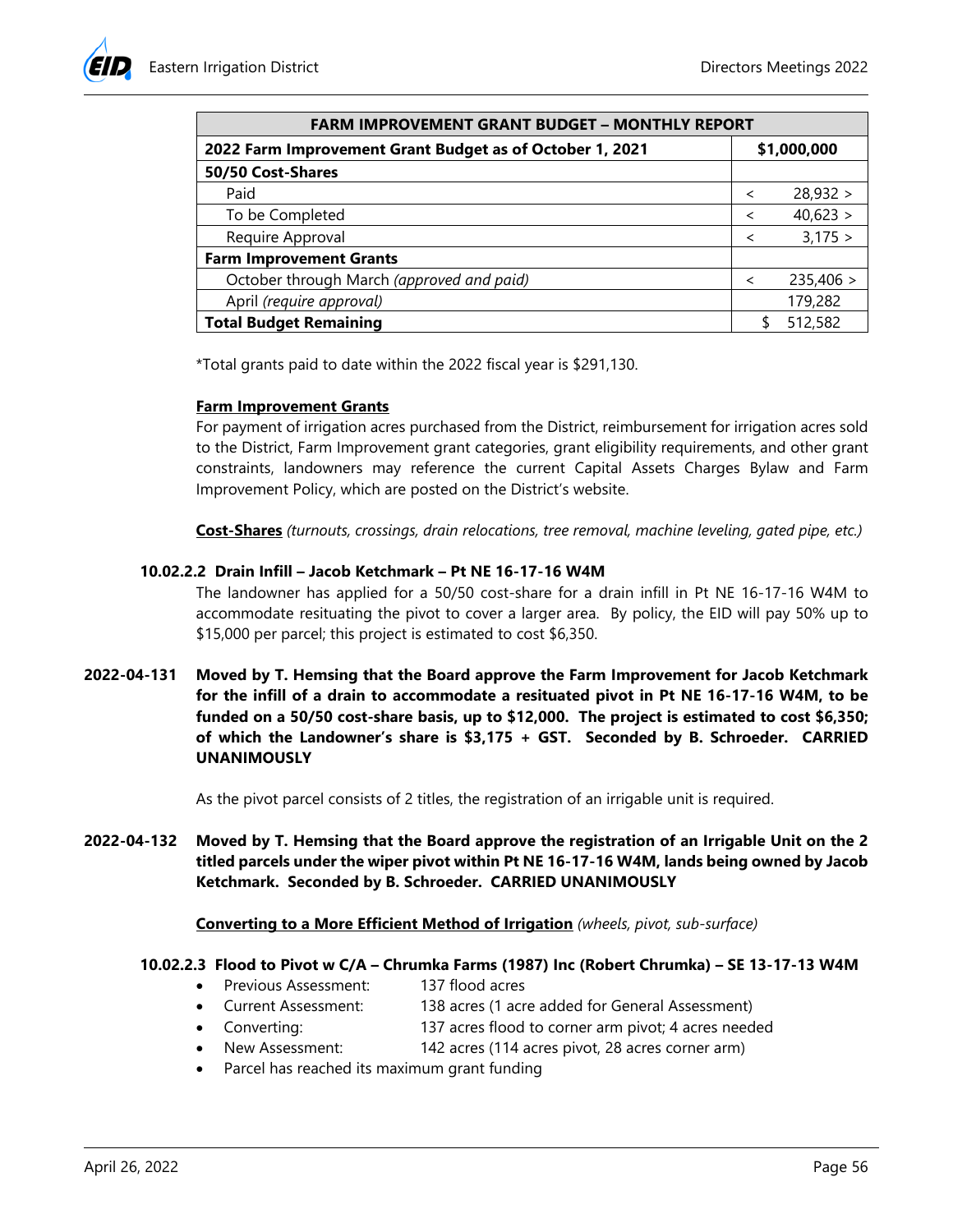**2022-04-133 Moved by D. Peltzer that the Board approve the Farm Improvement for Chrumka Farms (1987) Inc for the conversion of 114 acres flood to pivot and 23 acres flood to corner arm in SE 13-17-13 W4M. The Farm Improvement Grant available and payable to the Landowner is \$11,400 (114 acres x \$100/acre) + \$16,100 (23 acres x \$700/acre) = \$27,500. The capital assets charge is \$3,800 (4 acres x \$950/acre). Seconded by R. Owen. CARRIED UNANIMOUSLY** 

### **10.02.2.4 Flood to Pivot – Robert & Judy McKnight – NE 13-21-14 W4M**

- Current Assessment: 52 flood acres (33 approved for irrigation development, motion 2021-04-107)
- Converting: 52 acres flood to wiper pivot
- New Assessment: 85 acres (all under wiper pivot)
- Parcel has reached its maximum grant funding
- **2022-04-134 Moved by R. Owen that the Board approve the Farm Improvement for Robert & Judy McKnight for the conversion of 52 acres flood to wiper pivot in NE 13-21-14 W4M. The Farm Improvement Grant available and payable to the Landowner is \$5,200 (52 acres x \$100/acre). The capital assets charge is \$31,350 (33 acres x \$950/acre). Seconded by B. Schmidt. CARRIED UNANIMOUSLY**

# **10.02.2.5 Flood to Pivot – Ralph Muschiol – S ½ 33-16-13 W4M**

- Previous Assessment: 209 flood acres
- Current Assessment: 213 flood acres (4 acres added for 1988 General Assessment)
- Converting: 188 acres flood to 2 wiper pivots; keeping 25 acres outside
- Assessment remains the same at 213 acres (68 acre small wiper pivot, 120 acre large wiper pivot, 25 acres outside)
- Pivot areas have reached their maximum grant funding
- **2022-04-135 Moved by T. Hemsing that the Board approve the Farm Improvement for Ralph Muschiol for the conversion of 188 acres flood to wiper pivots in S ½ 33-16-13 W4M. The Farm Improvement Grant available to the Landowner is \$20,900; with the payable amount being \$18,800 (188 acres x \$100/acre) less \$12,500 (25 acres x \$500/acre) deduction for keeping acres outside the pivot area = \$6,300. Seconded by B. Schroeder. CARRIED UNANIMOUSLY**

**Upgrades** *(panels, nozzles, drag hoses, replacement pivots, pumps)* 

# **10.02.2.6 Panel & Nozzles – Christianson Agro Ltd (Ronn & Joan Christianson) – Sec 26-23-16 W4M**

- Previous Assessment: 219 acres
- Current Assessment: 253 acres (34 acres added in 2010 for irrigation development)
- Installing: panel & nozzles
- Assessment remains the same at 253 acres (all under corner arm pivot)

**2022-04-136 Moved by B. Schmidt that the Board approve the Farm Improvement for Christianson Agro Ltd for the panel and nozzles upgrade in Sec 26-23-16 W4M purchased for \$18,361. The Farm Improvement Grant available to the landowner is \$21,900 (219 acres x \$100/acre); with the payable amount being \$18,361. Seconded by D. Peltzer. CARRIED UNANIMOUSLY**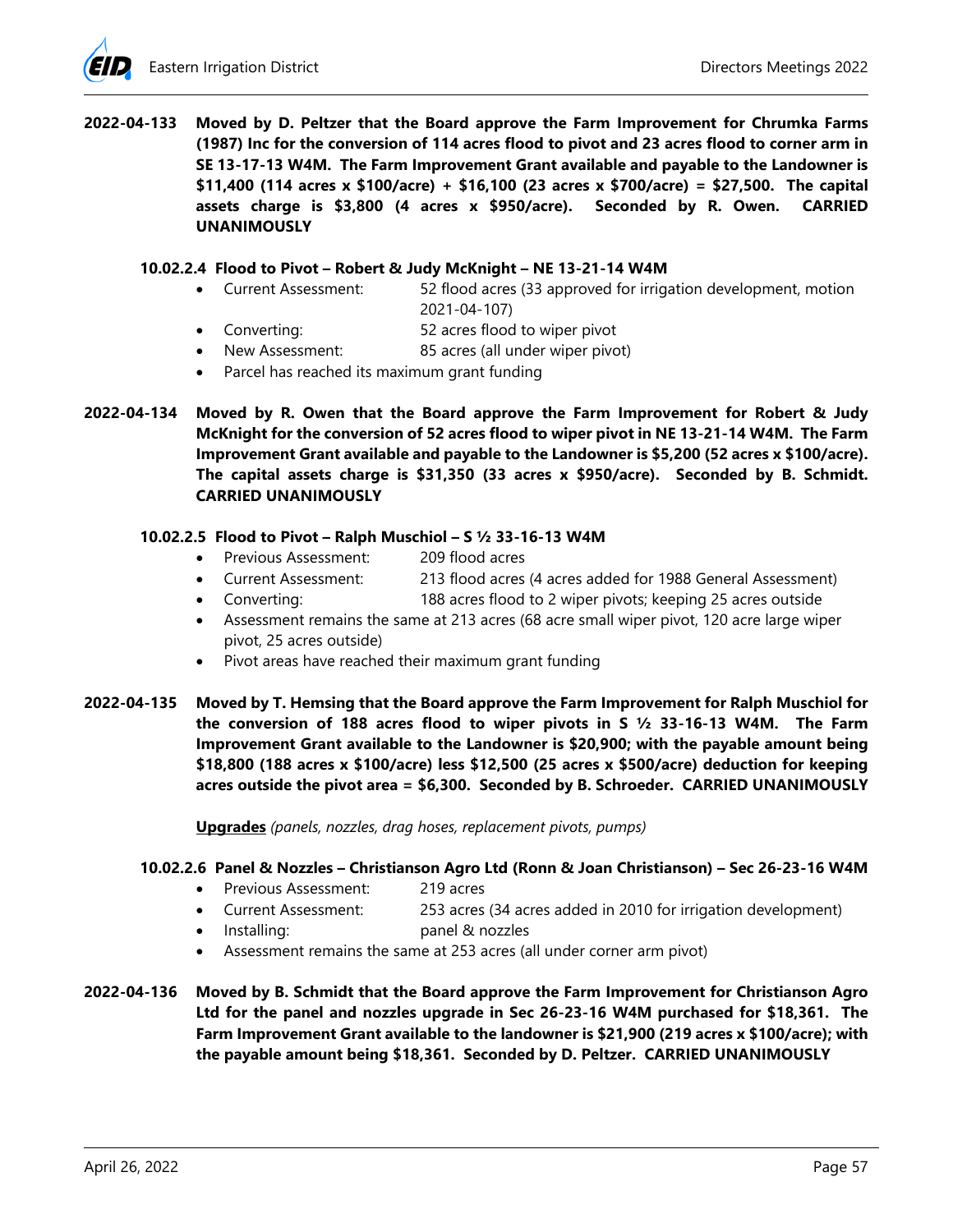

# **10.02.2.7 Panel & Nozzles – Douglass Agro Ltd (Russell & Pamela Douglass) – SE 35, SW 36, NE 26 & NW 25-23-16 W4M**

- Previous Assessment: 230 acres
- Current Assessment: 286 acres (56 acres added for irrigation development and General Assessment)
- Installing: panel & nozzles
- Assessment remains the same at 286 acres (all under pivot)
- Parcel has reached its maximum grant funding
- **2022-04-137 Moved by B. Schroeder that the Board approve the Farm Improvement for Douglass Agro Ltd for the panel and nozzles upgrade in SE 35, SW 36, NE 26 & NW 25-23-16 W4M purchased for \$26,649. The Farm Improvement Grant available and payable to the landowner is \$23,000 (230 acres x \$100/acre). Seconded by R. Owen. CARRIED UNANIMOUSLY**

### **10.02.2.8 Panel, Nozzles, C/A – Mark & Sharon Jakobsen – NW 29-16-13 W4M**

- Current Assessment: 143 acres (129 pivot, 14 outside)
- Installing/converting: panel, nozzles & corner arm
- Assessment remains the same at 143 acres (129 pivot, 14 corner arm)
- Parcel has reached its maximum grant funding
- **2022-04-138 Moved by T. Hemsing that the Board approve the Farm Improvement for Mark & Sharon Jakobson for the panel and nozzles upgrade and addition of corner arm in NW 29-16-13 W4M, purchased for \$91,153. The Farm Improvement Grant payable to the landowner is \$12,900 (129 acres x \$100/acre) + \$9,800 (14 acres x \$700/acre) = \$22,700. Seconded by B. Schroeder. CARRIED UNANIMOUSLY**

### **10.02.2.9 Pivot Replacement – Harvey Krause – Pt NW 03 & SW 10-14-13 W4M**

- Previous Assessment: 123 acres
- Current Assessment: 170 acres (47 acres added as part of a land sale in 2002)
- Installing: pivot replacement
- Assessment remains the same at 170 acres (all under corner arm pivot)
- Parcel has reached its maximum grant funding
- **2022-04-139 Moved by B. Schmidt that the Board approve the Farm Improvement for Harvey Krause for the pivot replacement upgrade in Pt NW 03 & SW 10-14-13 W4M purchased for \$188,968. The Farm Improvement Grant available and payable to the landowner is \$12,300 (123 acres x \$100/acre). Seconded by D. Peltzer. CARRIED UNANIMOUSLY** 
	- **10.02.2.10 Pivot Replacement w/Corner Arm Andrew Lester NW 34 & Pt NE 33-14-14 W4M** 
		- Current Assessment: 152 acres
		- Installing: pivot replacement and addition of corner arm; 6 acres needed
		- New Assessment: 158 acres (135 pivot, 23 corner arm)
		- Parcel has reached its maximum grant funding
		- Note: permission to utilize County road allowance is required
- **2022-04-140 Moved by B. Schroeder that the Board approve the Farm Improvement for Andrew Lester for the pivot replacement with corner arm addition in NW 34 & Pt NE 33-14-14 W4M purchased for \$186,632; subject to obtaining permission to utilize the County road allowance. The Farm**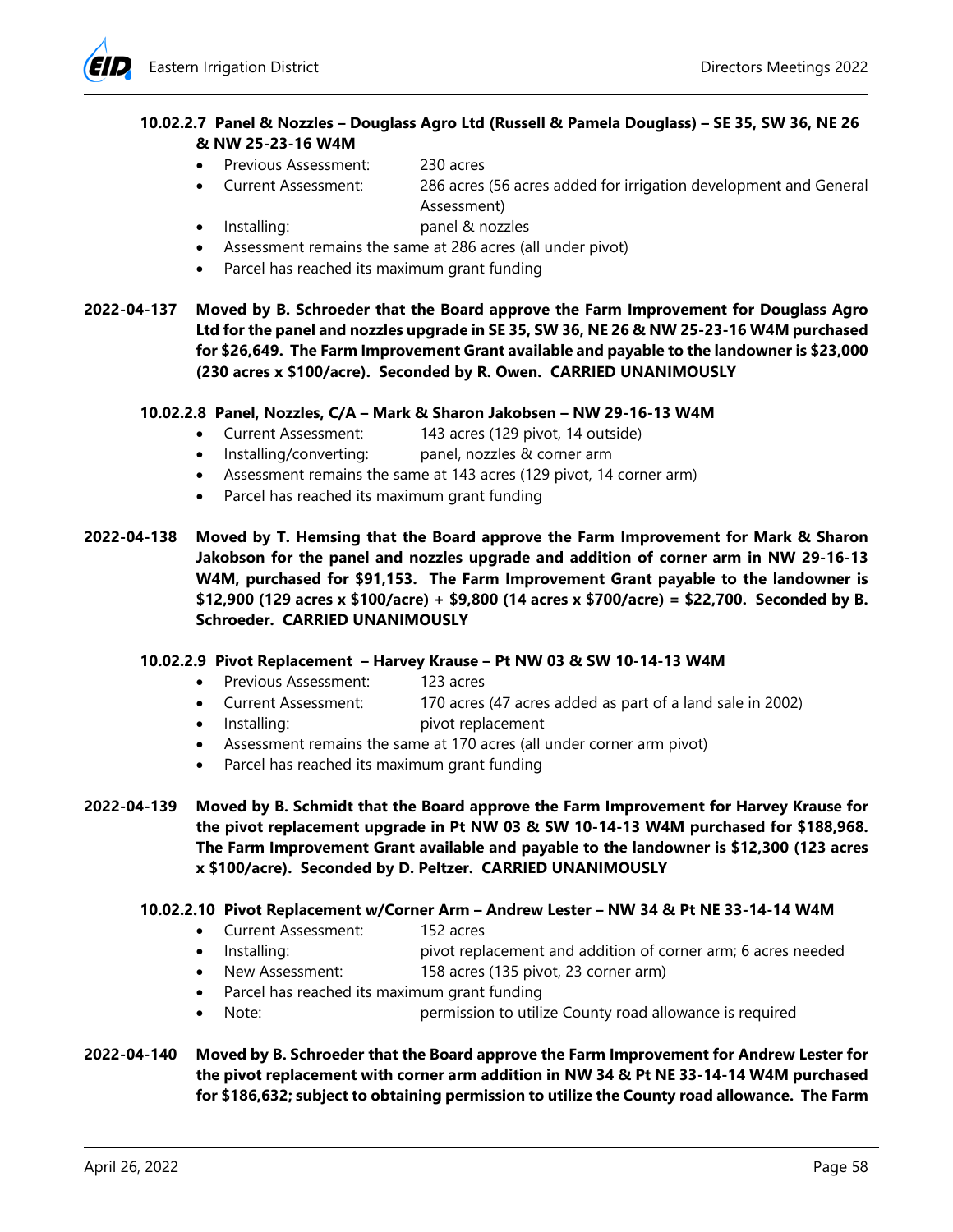

**Improvement Grant payable to the landowner is \$13,500 (135 acres x \$100/acre) + \$11,900 (17 acres x \$700/acre) = \$25,400. Seconded by T. Hemsing. CARRIED UNANIMOUSLY** 

#### **10.02.2.11 Panel & Nozzles – Rommens Farms Ltd (Lloyd Rommens, Wendell Rommens) – NE 03-19-15 W4M**

- Previous Assessment: 126 acres
	-
	- Current Assessment: 131 acres (5 acres added for General Assessment)
- Installing: panel & nozzles
- Assessment remains the same at 131 acres (all under pivot)
- Parcel has reached its maximum grant funding

**2022-04-141 Moved by R. Owen that the Board approve the Farm Improvement for Rommens Farms Ltd for the panel and nozzles upgrade in NE 03-19-15 W4M purchased for \$12,721. The Farm Improvement Grant available and payable to the landowner is \$12,600 (126 acres x \$100/acre). Seconded by B. Schmidt. CARRIED UNANIMOUSLY** 

### **10.02.2.12 Panel – Rommens Farms Ltd (Lloyd Rommens and Wendell Rommens) – N ½ 16-18-16**

- Previous Assessment: 166 acres
- Current Assessment: 175 acres (9 acres added for General Assessment); (139 pivot, 36 separate field)
- Installing: panel
- Assessment remains the same at 175 acres (139 pivot, 36 separate field)
- Pivot area has reached its maximum grant funding
- **2022-04-142 Moved by T. Hemsing that the Board approve the Farm Improvement for Rommens Farms Ltd for the panel upgrade in N ½ 16-18-16 W4M purchased for \$12,721. The Farm Improvement Grant available to the landowner is \$13,000 (130 acres x \$100/acre); with the payable amount being \$12,721. Seconded by B. Schmidt. CARRIED UNANIMOUSLY**

### **10.02.2.13 Panel – Wendell & Janet Rommens – SE 21-18-16 W4M**

- Previous Assessment: 102 acres
- Current Assessment: 104 acres (2 acres added for General Assessment)
- Installing: panel
- Assessment remains the same at 104 acres (all under wiper pivot)
- Parcel has reached its maximum grant funding
- **2022-04-143 Moved by D. Peltzer that the Board approve the Farm Improvement for Wendell & Janet Rommens for the panel upgrade in SE 21-18-16 W4M purchased for \$10,250. The Farm Improvement Grant available and payable to the landowner is \$10,200 (102 acres x \$100/acre). Seconded by R. Owen. CARRIED UNANIMOUSLY**

[11:13 a.m. B. Schroeder declared a pecuniary interest and exited the meeting.]

### **10.02.2.14 Nozzles – Isaak & Eileen Schroeder and Brent Schroeder – SW 01-17-13 W4M**

- Previous Grant: \$10,500 (motion 2021-10-295)
- Current Assessment: 142 acres (135 pivot, 6 acres outside pivot area)
- Installing: nozzles
- Assessment remains the same at 142 acres (135 pivot, 6 outside pivot area)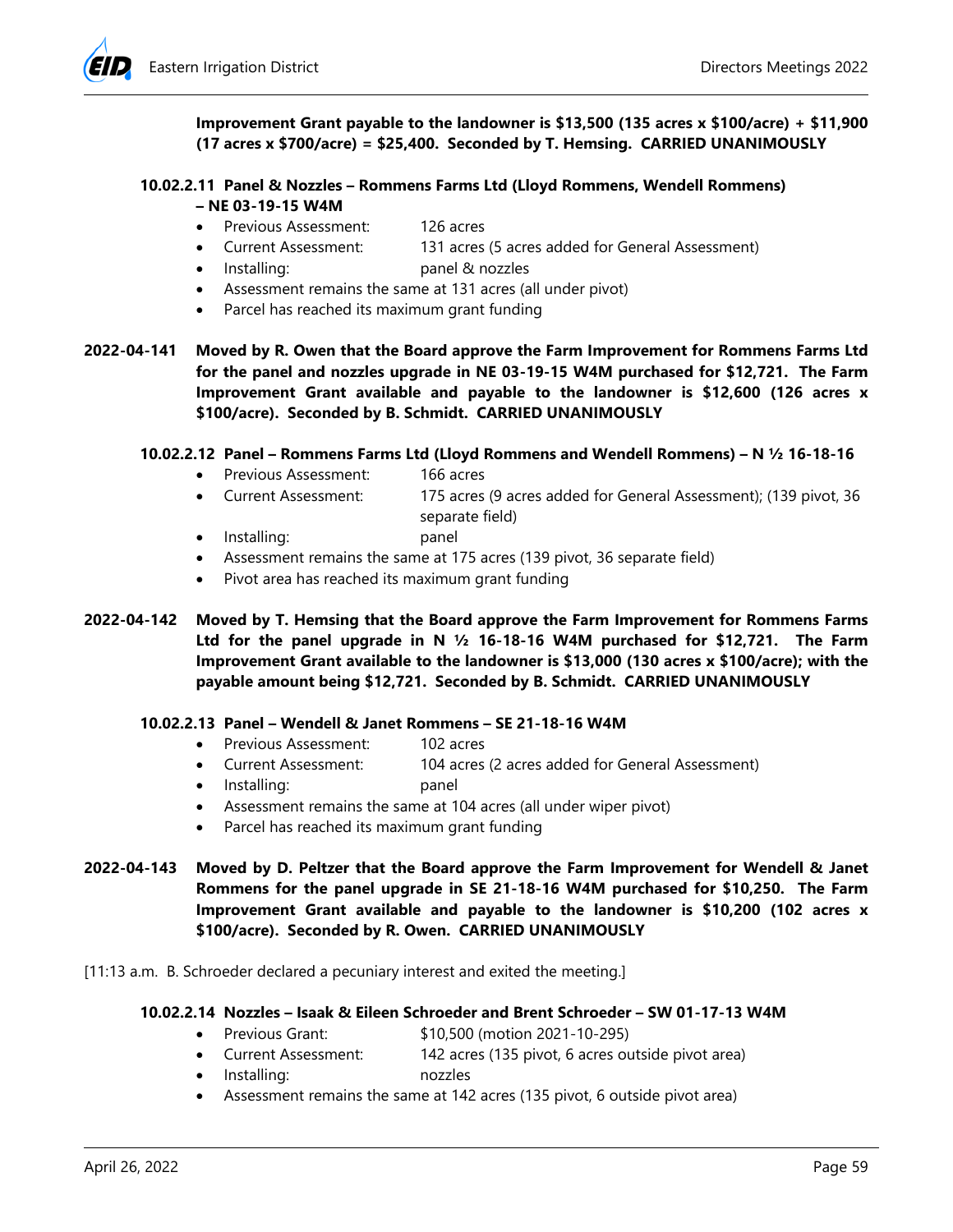



- Pivot area has reached its maximum grant funding
- - Note: deduction for the 6 acres has been applied under motion 2021-10-295
- **2022-04-144 Moved by B. Schmidt that the Board approve the Farm Improvement for Isaak & Eileen Schroeder and Brent Schroeder for the nozzles upgrade in SW 01-17-13 W4M purchased for \$5,125. The Farm Improvement Grant available to the landowner is \$13,500 (135 acres x \$100/acre) less \$10,500 (previous grant) = \$3,000. Seconded by T. Hemsing. CARRIED UNANIMOUSLY**
- [1:00 p.m. B. Schroeder rejoined the meeting.]

# **Increase in Irrigation Acres**

For payment of irrigation acres purchased from the District and full disclosure of the parameters in applying for irrigation acres, landowners may reference the current Capital Assets Charges Bylaw and Irrigation Acres Bylaw, which are posted on the District's website.

# **10.02.2.15 Increase – EID Kitsim Project – Sec 17 & N ½ 08-17-15 W4M**

- Current Assessment: 416 acres under 2 pivots (416 terminable acres converted in 2021)
- Proposal: add booster pump; 34 additional acres required (infill)
- Efficiency Acres Gained: 0
- New Assessment: 450 acres under 2 pivots
- Notes: soils completed and meet requirements; project must be complete by April 30, 2023
- **2022-04-145 Moved by R. Owen that the Board approve the Increase in Irrigation Acres application for the Eastern Irrigation District for 34 infill acres in Sec 17 & N ½ 08-17-15 W4M. The capital assets charge is \$32,300 (34 acres x \$950/acre). Seconded by D. Peltzer. CARRIED UNANIMOUSLY**

### **10.02.2.16 Increase – Peter & Susan Giesbrecht – SW 13-14-14 W4M**

- Previous Assessment: 134 acres (84 irrigation acres plus 50 terminable acres converted in 2005)
- Current Assessment: 137 acres (3 acres added for General Assessment)
- Proposal: add corner arm; 16 additional acres required (infill)
- Efficiency Acres Gained: 0
- New Assessment: 153 acres (137 pivot, 16 corner arm)
	- Notes: subject to meeting soils requirements; project must be complete by April 30, 2023
- **2022-04-146 Moved by T. Hemsing that the Board approve the Increase in Irrigation Acres application for Peter & Susan Giesbrecht for 16 infill acres in SW 13-14-14 W4M. The capital assets charge is \$15,200 (16 acres x \$950/acre). Seconded by B. Schmidt. CARRIED UNANIMOUSLY**

[1:03 p.m. D. Jacobson declared a pecuniary interest and exited the meeting.]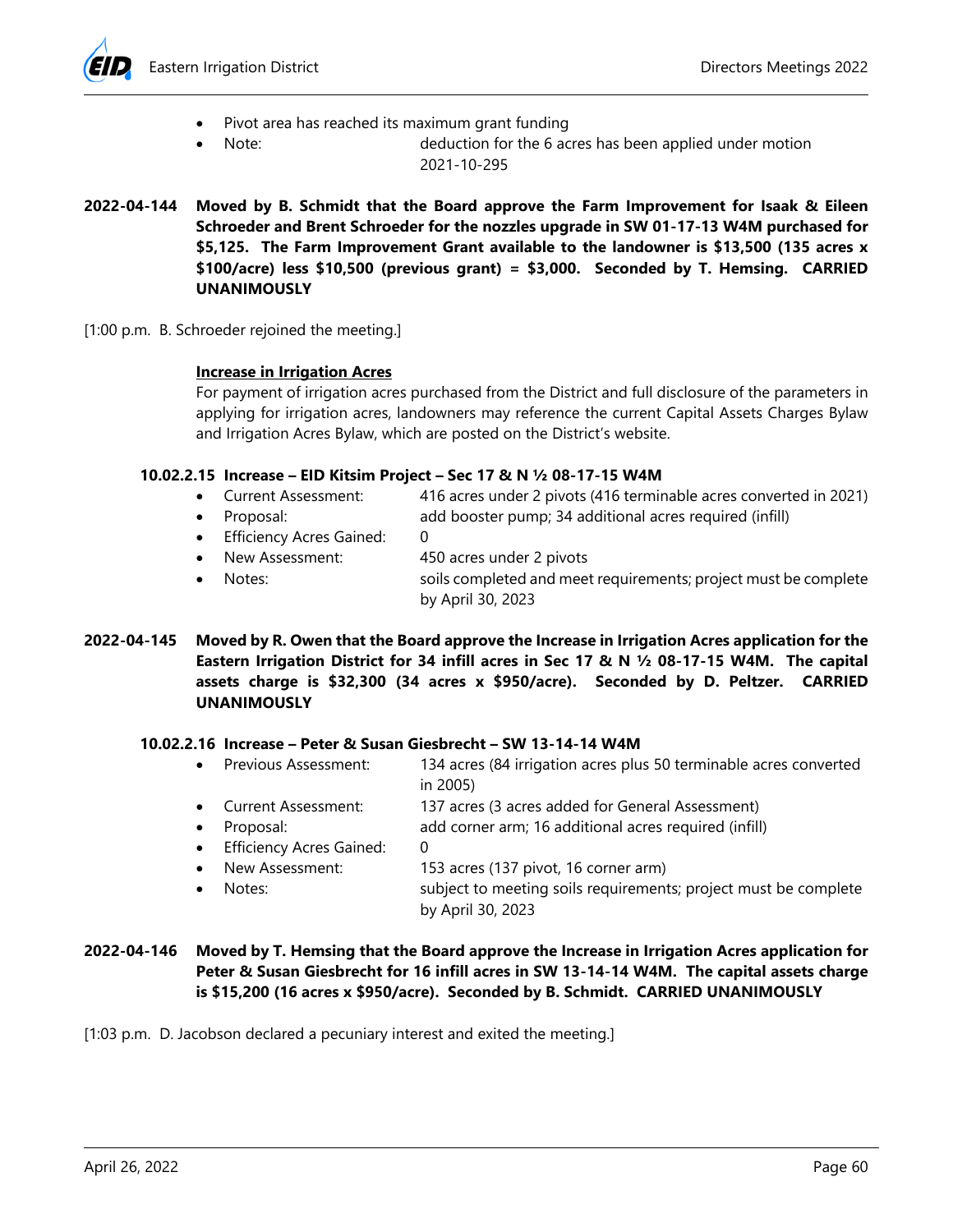

# **10.02.2.17 Increase – Jacobson Stock Farms Ltd (Donald Jacobson and Wallace Jacobson) – SE 16-15-15 W4M**

- Current Assessment: 134 acres pivot
- Proposal: add corner arm; 11 additional acres required (infill)
- Efficiency Acres Gained: 0
- New Assessment: 145 acres (134 pivot, 11 corner arm)
	- Notes: project must be complete by April 30, 2023

# **2022-04-147 Moved by R. Owen that the Board approve the Increase in Irrigation Acres application for Jacobson Stock Farms Ltd for 11 infill acres in SE 16-15-15 W4M. The capital assets charge is \$10,450 (11 acres x \$950/acre). Seconded by B. Schmidt. CARRIED UNANIMOUSLY**

[1:04 p.m. D. Jacobson rejoined the meeting.]

### **10.02.2.18 Increase – Nancy Takeda – N ½ 11-15-15 W4M**

- Current Assessment: 135 acres pivot
- Proposal: add corner arm; 35 additional acres required (infill)
- **•** Efficiency Acres Gained:
- New Assessment: 170 acres (135 pivot, 35 corner arm)
- Notes: subject to meeting soils requirements; project must be complete

# **2022-04-148 Moved by D. Jacobson that the Board approve the Increase in Irrigation Acres application for Nancy Takeda for 35 infill acres in N ½ 11-15-15 W4M. The capital assets charge is \$33,250 (35 acres x \$950/acre). Seconded by T. Hemsing. CARRIED UNANIMOUSLY**

### **10.02.2.19 Increase – Nancy Takeda – S ½ 11-15-15 W4M**

- Current Assessment: 141 acres pivot
	- Proposal: add corner arm; 28 additional acres required (infill)
- **•** Efficiency Acres Gained:
- - New Assessment: 169 acres (141 pivot, 28 corner arm) Notes: subject to meeting soils requirements; project must be complete by April 30, 2023
- **2022-04-149 Moved by D. Jacobson that the Board approve the Increase in Irrigation Acres application for Nancy Takeda for 28 infill acres in S ½ 11-15-15 W4M. The capital assets charge is \$26,600 (28 acres x \$950/acre). Seconded by T. Hemsing. CARRIED UNANIMOUSLY**

# **10.02.2.20 Increase – Takeda Feeding Co Ltd (Nancy Takeda) – SE 25-18-15 W4M**

- Previous Assessment: 123 acres
- Current Assessment: 98 acres pivot (25 acres transferred out for General Assessment)
- Proposal: add corner arm; 28 additional acres required (infill)
- Efficiency Acres Gained: 0
	- New Assessment: 126 acres (98 pivot, 28 corner arm)
	- Notes: project must be complete by April 30, 2023
- **2022-04-150 Moved by D. Jacobson that the Board approve the Increase in Irrigation Acres application for Takeda Feeding Co Ltd for 28 infill acres in SE 25-18-15 W4M. The capital assets charge is \$26,600 (28 acres x \$950/acre). Seconded by T. Hemsing. CARRIED UNANIMOUSLY**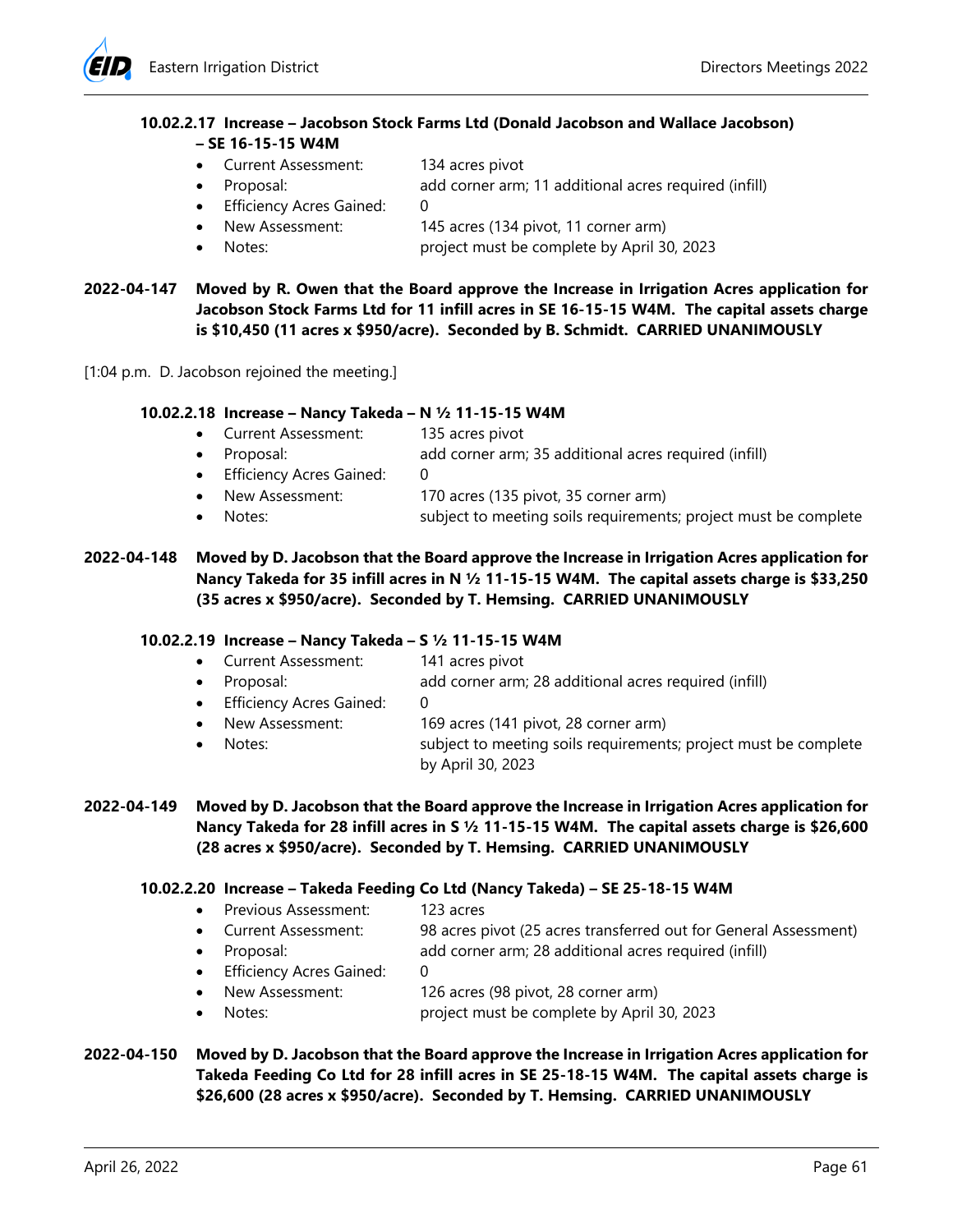#### **10.02.2.21 Increase – Harley Tateson – NE 31 & Pt NW 32-14-13 W4M**

- Previous Assessment: 155 terminable acres
- Current Assessment: 143 acres wiper pivot (143 terminable acres converted and 12 terminable acres removed)
- Proposal: install additional tower; 49 additional acres required (infill)
- Efficiency Acres Gained: 0
	- New Assessment: 192 acres (all under wiper pivot)
- Notes: project must be complete by April 30, 2023
- **2022-04-151 Moved by D. Jacobson that the Board approve the Increase in Irrigation Acres application for Harley Tateson for 49 infill acres in NE 31 & Pt NW 32-14-13 W4M. The capital assets charge is \$46,550 (49 acres x \$950/acre). Seconded by B. Schmidt. CARRIED UNANIMOUSLY**

# **10.02.2.22 Increase – Aaron Wiebe and 714296 Alberta Ltd (Martin & Shawna Wiebe) – NW 35-20-16 W4M**

- Previous Assessment: 131 acres pivot
- Current Assessment: 135 acres pivot (4 acres added for General Assessment)
- Proposal: install corner pivot; 5 additional acres required (infill)
- Efficiency Acres Gained: 0
- New Assessment: 140 acres (135 acres large pivot, 5 acres small corner pivot)
- Notes: project must be complete by April 30, 2023
- **2022-04-152 Moved by T. Hemsing that the Board approve the Increase in Irrigation Acres application for Aaron Wiebe and 714296 Alberta Ltd (Martin & Shawna Wiebe) for 5 infill acres in NW 35- 20-16 W4M. The capital assets charge is \$4,750 (5 acres x \$950/acre). Seconded by D. Peltzer. CARRIED UNANIMOUSLY**

### **10.02.3 Alternate Parcel Transfers & Acre Transfers**

### **10.02.3.1 Alternate Parcel Transfer – County of Newell to Doug & Roxanne Dafoe**

For the 2022 season, the County of Newell is requesting to transfer 35 irrigation acres from Pt SE 29-16-16 W4M to Doug & Roxanne Dafoe: 24 acres to NE 20-16-16 W4M to infill a wiper pivot and 11 acres to Pt. SE 29-16-16 W4M to increase a wiper pivot coverage area. There are no operational issues identified with the alternate parcel transfer.

### **2022-04-153 Moved by B. Schmidt that the Board approve the 2022 alternate parcel transfer of 35 irrigation acres from the County of Newell in Pt SE 29-16-16 W4M to Doug & Roxanne Dafoe:**

- **24 acres to NE 20-16-16 W4M, and**
- **11 acres to Pt. SE 29-16-16 W4M.**

# **Seconded by T. Hemsing. CARRIED UNANIMOUSLY**

### **10.02.3.2 Alternate Parcel Transfer – Burton & Wanda Johnson to Rod & Kimberley Johnson**

For the 2022 season, Burton & Wanda Johnson are requesting to transfer 18 irrigation acres from NE 15-19-14 W4M to Rod & Kimberley Johnson in NW 27-19-14 W4M to increase the pivot coverage area. There are no operational issues identified with the alternate parcel transfer; however, it is subject to meeting soils requirements.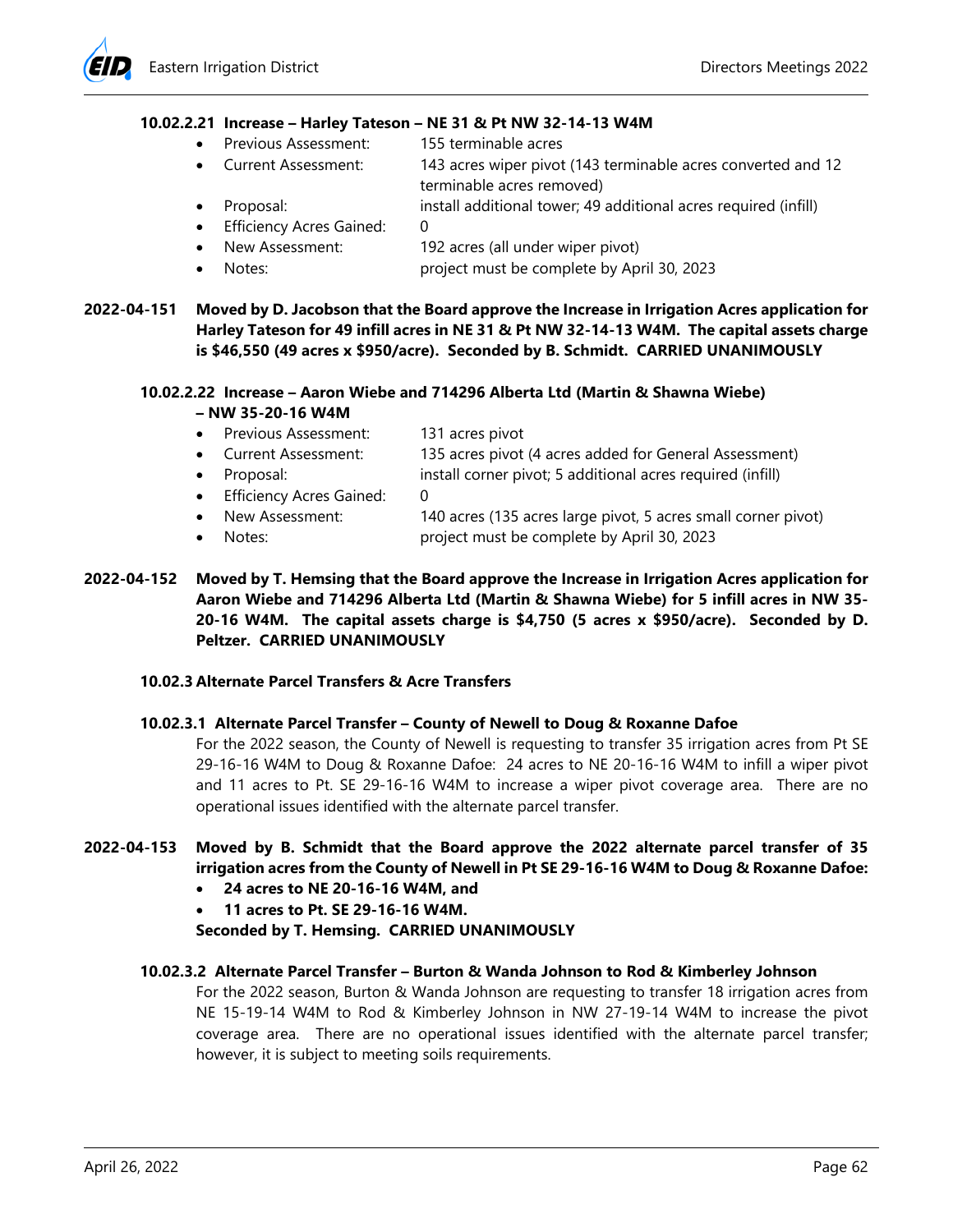# **2022-04-154 Moved by D. Jacobson that the Board approve the 2022 alternate parcel transfer of 18 irrigation acres from the Burton & Wanda Johnson in NE 15-19-14 4M to Rod & Kimberley Johnson in NW 27-19-14 W4M; subject to the receiving parcel meeting soils requirements. Seconded by B. Schmidt. CARRIED UNANIMOUSLY**

## **10.02.3.3 Alternate Parcel Transfer – Terry Edge, 1717875 AB Inc (Rod Johnson), 1717866 AB Inc (Reid Johnson), & Hutterian Brethren of Lathom to Hutterian Brethren of Lathom**

For the 2022 season, Terry Edge, 1717875 Alberta Inc, 1717866 Alberta Inc, and the Hutterian Brethren of Lathom are requesting to transfer a total of 135 irrigation acres to the Hutterian Brethren of Lathom for a pivot project in NW 22-19-17 W4M. The Hutterian Brethren of Lathom applied for irrigation development for this parcel; however, the application did not rate in the top 800 acres approved for irrigation. Soils meet requirements and there are no operational issues identified with the alternate parcel transfer.

### **2022-04-155 Moved by B. Schmidt that the Board approve the 2022 alternate parcel transfer of:**

- **19 irrigation acres from NW 04-20-17 W4M and S ½ 09-20-17 W4M, lands owned by Terry Edge;**
- **20 irrigation acres from SE 15 & NE 22-19-14 W4M, lands owned by 1717875 Alberta Inc;**
- **35 irrigation acres from NW 10-19-14 W4M, lands owned by 1717866 Alberta Inc; and**
- **61 irrigation acres from Sec 13, Sec 22 & Sec 23-20-17 W4M, lands owned by Hutterian Brethren of Lathom;**

**to the Hutterian Brethren of Lathom in NW 22-19-17 W4M. Seconded by D. Jacobson. CARRIED UNANIMOUSLY** 

# **10.02.3.4 Alternate Parcel Transfer – 1184989 AB Ltd (Barry Fleming), George Ketchmark and Albert Ketchmark, and John & Teena Ketchmark to John Ketchmark**

For the 2022 season, 1184989 Alberta Ltd, George Ketchmark and Albert Ketchmark, and John & Teena Ketchmark are requesting to transfer a total of 44 irrigation acres to John Ketchmark to complete a pivot project without end gun in SW 29-17-16 W4M. Mr. Ketchmark applied for irrigation development for this parcel; however, the application did not rate in the top 800 acres approved for irrigation. Soils meet requirements and there are no operational issues identified with the alternate parcel transfer. The landowner has already secured 80 irrigation acres through annual transfer for the 2022 season (motion 2022-02-086).

# **2022-04-156 Moved by D. Jacobson that the Board approve the 2022 alternate parcel transfer of:**

- **18 irrigation acres from NW 06-17-15 W4M, lands owned by 1184989 Alberta Ltd;**
- **12 irrigation acres from SW 20-17-16 W4M, lands owned by George Ketchmark and Albert Ketchmark; and**
- **14 irrigation acres from SE 21-17-16 W4M, lands owned by John & Teena Ketchmark;**

**to John Ketchmark in SW 29-17-16 W4M. Seconded by T. Hemsing. CARRIED UNANIMOUSLY** 

# **10.02.3.5 Transfer – 714296 Alberta Ltd (Martin & Shawna Wiebe) and Martin & Shawna Wiebe to 714296 Alberta Ltd and Martin & Shawna Wiebe**

The landowners have requested to transfer 14 irrigation acres between parcels to complete the General Assessment review. Operations has confirmed that there are no issues with the requested transfers.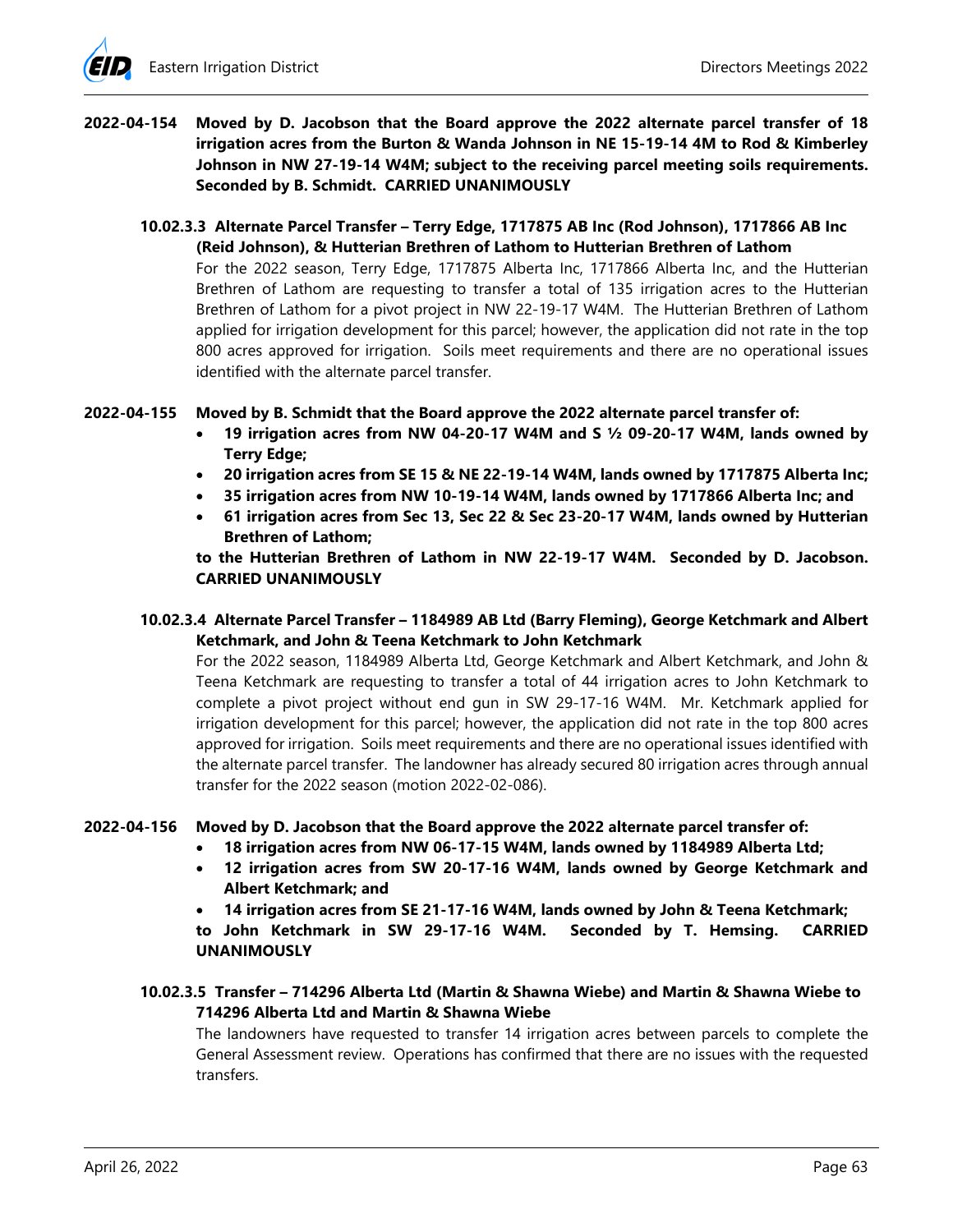#### **2022-04-157 Moved by D. Peltzer that the Board approve the transfer of:**

- **9 irrigation acres from NE 31-21-16 W4M;**
- **3 irrigation acres from SW 31-21-16 W4M; and**
- **2 irrigation acres from SW 02-21-16 W4M**

**to:** 

- **NW 31-21-16 W4M (8 acres);**
- **SE 02-21-16 W4M (1 acre); and**
- **NE 35-20-16 W4M (5 acres);**

**all lands being owned by 714296 Alberta Ltd and Martin & Shawna Wiebe. Seconded by R. Owen. CARRIED UNANIMOUSLY** 

[1:16 p.m. S. Connauton exited the meeting; R. Volek entered.]

#### **10.03 Grazing**

R. Volek presented the following Grazing Report.

#### **10.03.1 Report on GAC Meeting**

The spring Grazing Advisory Committee meeting was held on April 11<sup>th</sup>. Regular spring topics were addressed such as spring moisture conditions, carryover grass, turn-out dates, maximum listings, and regrass and waterline projects. Regarding maximum listings, the following motion was approved by GAC representatives:

*GAC 22-04 Moved by Leonard Retzlaff that a recommendation be made to the Board of Directors to:* 

- *reduce the maximum cattle listing for the 2022 grazing season from 75 to 70 head, and*
- *not penalize Associations or members who choose to delay entrance into the leases.*

*Seconded by Grant Ellefson. CARRIED UNANIMOUSLY* 

In response to questions, Mr. Volek maintained that the recommended reduction was sufficient and that, if necessary, an earlier round-up date may be implemented. Directors confirmed that for the 2022 grazing season, the District will not invoice a full season of grazing if an association chooses to delay entry into a community lease, clarifying that this is only an option for associations, not one available to individual members.

# **2022-04-158 Moved by T. Hemsing that the maximum number of cow/calf pairs per member for the 2022 grazing season be decreased to 70 for full members, 47 for 2nd year members, and 23 for 1st year members. Seconded by D. Peltzer. CARRIED UNANIMOUSLY**

In follow up to a motion from the April 2021 GAC Meeting, Associations were advised that the Board of Directors is receptive to funding the capital portion of potential irrigated pasture projects, but not the operating expenses. When asked if the Associations wished to pursue this arrangement, a thorough discussion was held with the following motion being carried:

# *GAC 22-05 Moved by Ty Hemsing that a recommendation be made to the Board of Directors to proceed with investigating potential parcels for irrigated pasture. Seconded by Daniel Doerksen. CARRIED UNANIMOUSLY*

Suggestions were heard from GAC representatives to try and locate irrigated pasture pivots on regrass parcels and to consider negotiating grazing crops on the JBS pivots west of Hwy #36. If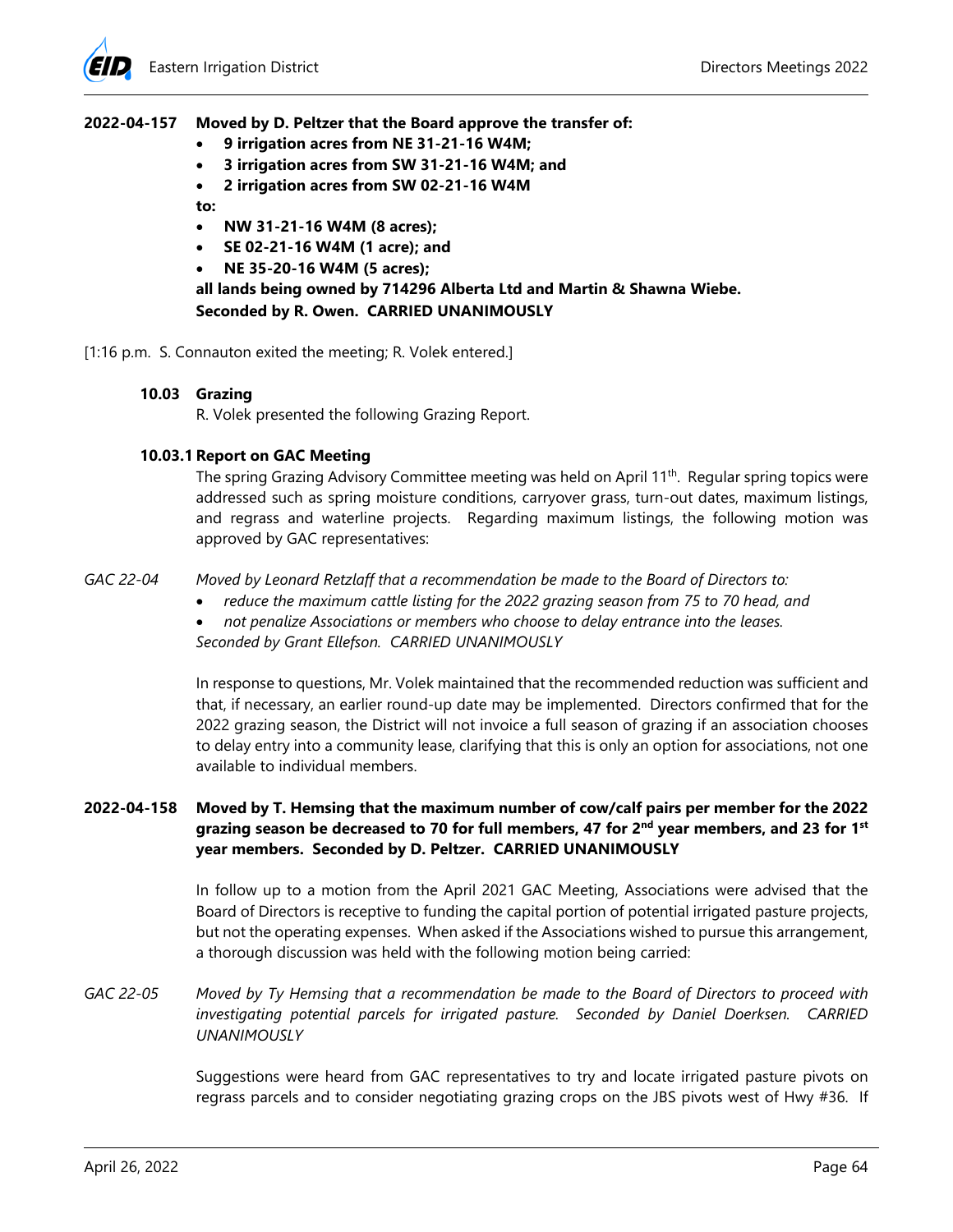

ultimately moving forward in this direction, irrigated pasture pivots would likely be developed over an extended period of time.

Mr. Volek responded to a number of questions concerning livestock water and the regrass project.

# **2022-04-159 Moved by D. Peltzer that the Board resolve into the Committee of the Whole. Seconded by R. Owen. CARRIED UNANIMOUSLY**

#### **10.03.2 JBS Update**

[2:39 p.m. – 2:48 p.m. Short break. R. Volek exited the meeting; S. Connauton entered.]

#### **11.0 Rural Water Use Agreements**

[3:06 p.m. S. Connauton exited the meeting.]

### **4.0 Reports on Meetings / Events cont'd**

#### **4.02 AIDA Board of Directors Meeting**

### **2022-04-160 Moved by B. Schroeder that the meeting be reconvened. Seconded by T. Hemsing. CARRIED UNANIMOUSLY**

*DIRECTION ARISING FROM THE IN CAMERA PORTION OF THE MEETING* 

#### **10.03.2 JBS Update**

Direction was given to Admin for a response letter to JBS.

#### **11.0 Rural Water Use Agreements**

A pamphlet will be developed for Rural Water Use agreement holders (acreage owners) to differentiate these agreements from irrigation acres, and to inform of what is and what is not permittable under these agreements. It is intended to mail this pamphlet to all agreement holders and to include it with the agreement for each new holder. A draft pamphlet will be brought to the May 25<sup>th</sup> meeting.

### **4.0 Reports on Meetings / Events cont'd**

### **4.02 AIDA Board of Directors Meeting**

T. Hemsing, D. Jacobson, and I. Friesen attended the Alberta Irrigation Districts Association Board Meeting on April 14<sup>th</sup> in Lethbridge. Pipe supply is expected to become an issue for districts involved in the AIM modernization program. Districts will coordinate over a 5 year period to ensure all projects have timely delivery of the required pipe from the manufacturer. A tour of the St Mary Irrigation District has been scheduled for June 2<sup>nd</sup> and 3<sup>rd</sup>.

#### *CONTINUATION OF THE AGENDA*

### **12.0 Annual General Meeting**